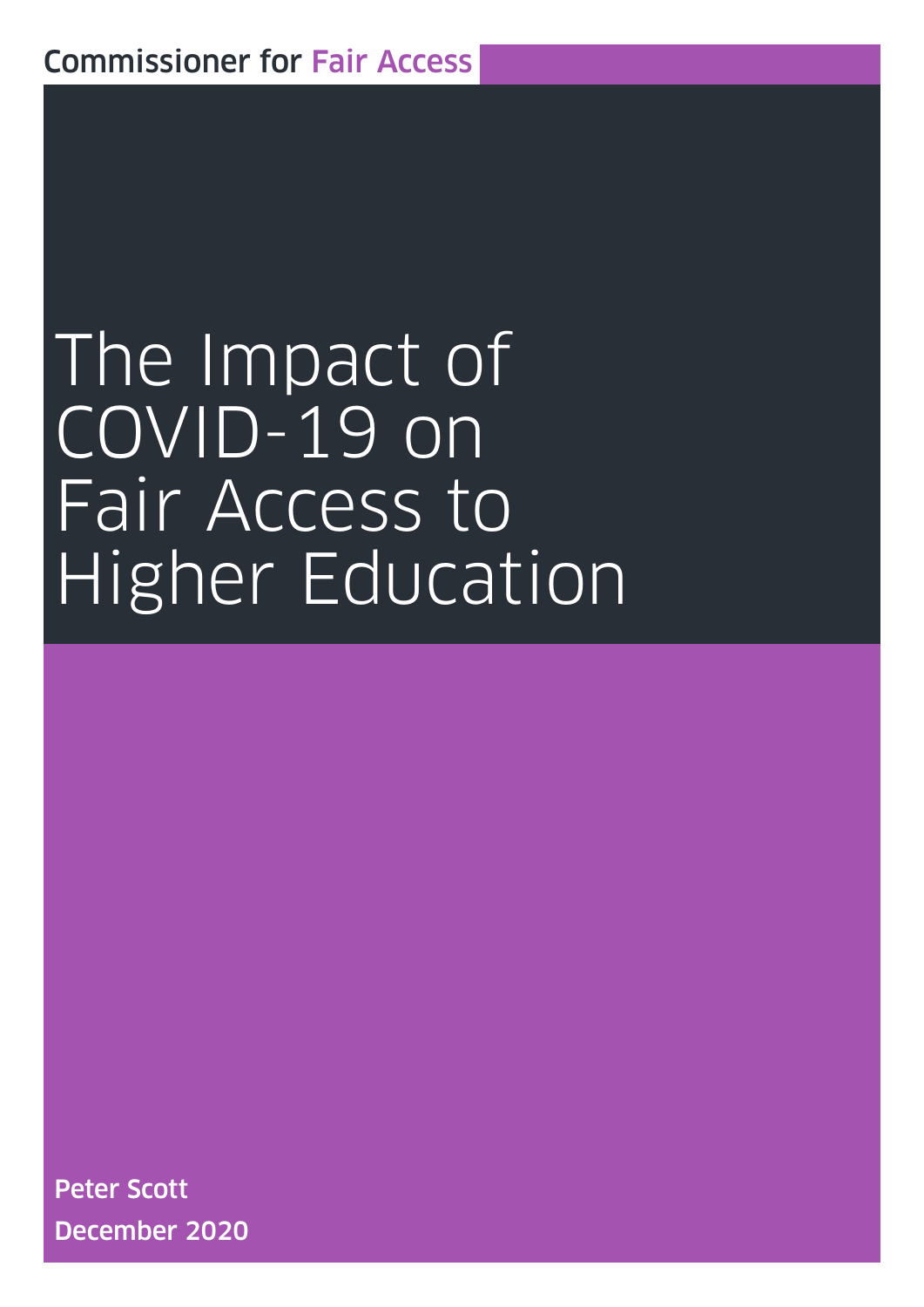#### CONTENTS **CONTENTS**

| 1. Introduction                                  | $\mathbf{3}$   |
|--------------------------------------------------|----------------|
| 2. Background                                    | 4              |
| 3. Key messages                                  | 5              |
| 4. Major themes                                  | $\overline{7}$ |
| • Outreach and access                            | $\overline{7}$ |
| • Digital poverty                                | 8              |
| • Online learning                                | 10             |
| • Student experience                             | 12             |
| • Mental health                                  | 13             |
| • Financial hardship                             | 15             |
| • Examinations, grades and contextual admissions | 16             |
| • Articulation                                   | 18             |
| • Targets                                        | 19             |
| • Staff                                          | 20             |
| 5. Conclusion                                    | 22             |
| 6. Recommendations                               | 24             |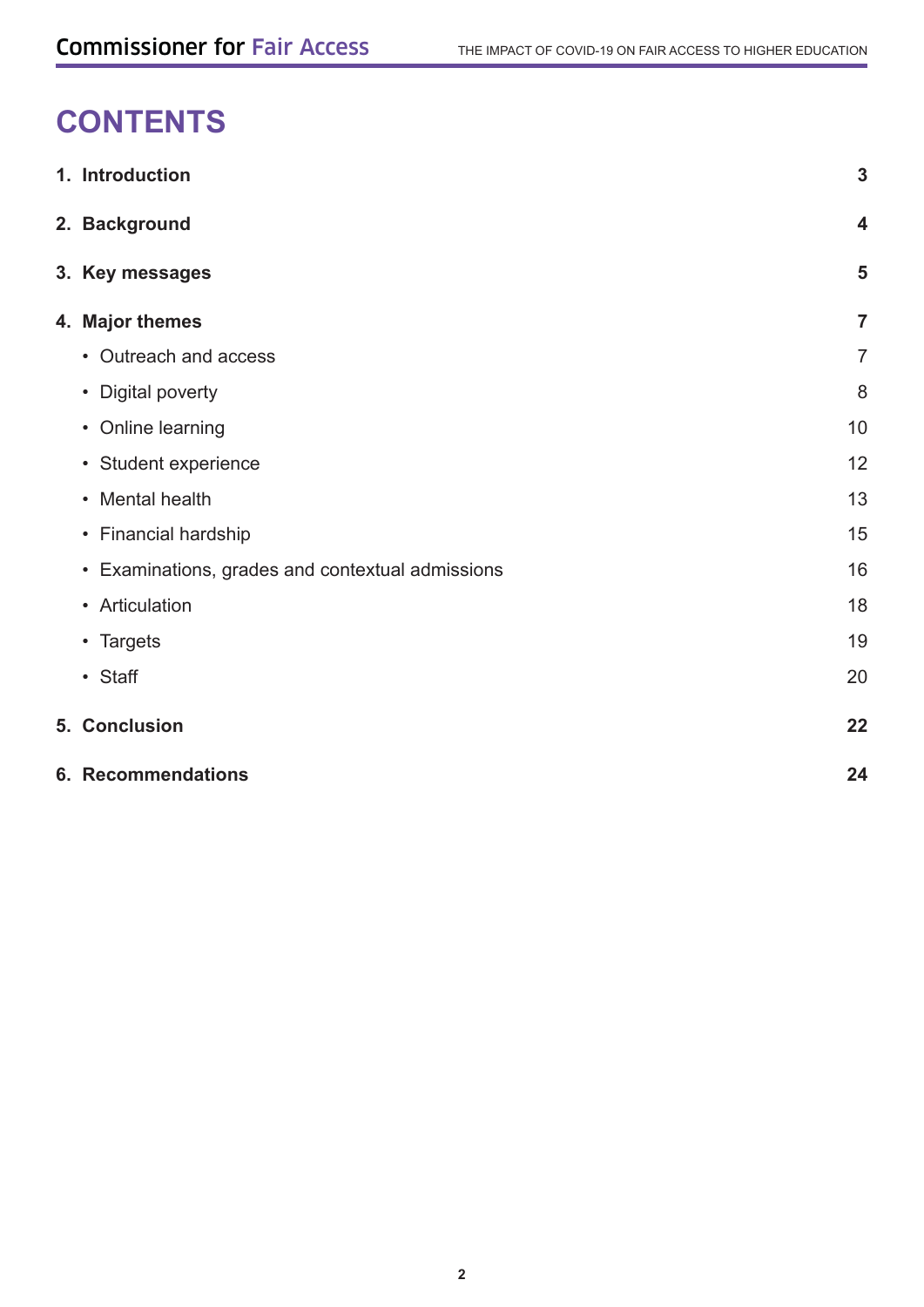# **1. INTRODUCTION**

This interim report from the Commissioner for Fair Access on the impact of the COVID-19 pandemic on fair access to higher education considers both the direct impact of the public hnr 2anallo health measures that have had to be taken and indirect impact of actions taken by colleges and<br>health measures that have had to be taken and indirect impact of actions taken by colleges and universities to mitigate the worst effects of these measures.

The headline is that COVID-19 has exposed, and exacerbated, existing inequalities of access to higher education.

- The number of infections, hospital admissions and deaths has been higher in areas of social deprivation. Public health interventions as a result have been more restrictive. There has been more disruption to schools. The impact on jobs and incomes has been greater.
- Pupils, and potential and actual students, from more socially deprived homes have found it more difficult to engage with the shift to more online delivery. Their access to IT, reliable Wi-fi and secure study space has been limited compared to that enjoyed by their more socially advantaged peers.
- All institutions have worked hard to mitigate the impact of COVID-19. The Scottish Government and the Scottish Funding Council have also made welcome interventions. But the greatest burden has fallen on those institutions that have the highest proportions of students from disadvantaged areas but also the most limited resources.

In other words – a triple whammy for applicants and students from deprived communities.

However, there is a second – and more hopeful – headline. By shining a spotlight on existing inequalities in access to higher education, the COVID-19 emergency has provided both a powerful endorsement of the priority given to fair access by the government, the targets it has set, the initiatives taken by the SFC (and other agencies) and the policies adopted by institutions; and it has also provided an equally powerful reinforcement of the need to take even more effective, and urgent, action. There is no longer room for scepticism about fair access, and the priority it should enjoy in the future development of higher education in Scotland.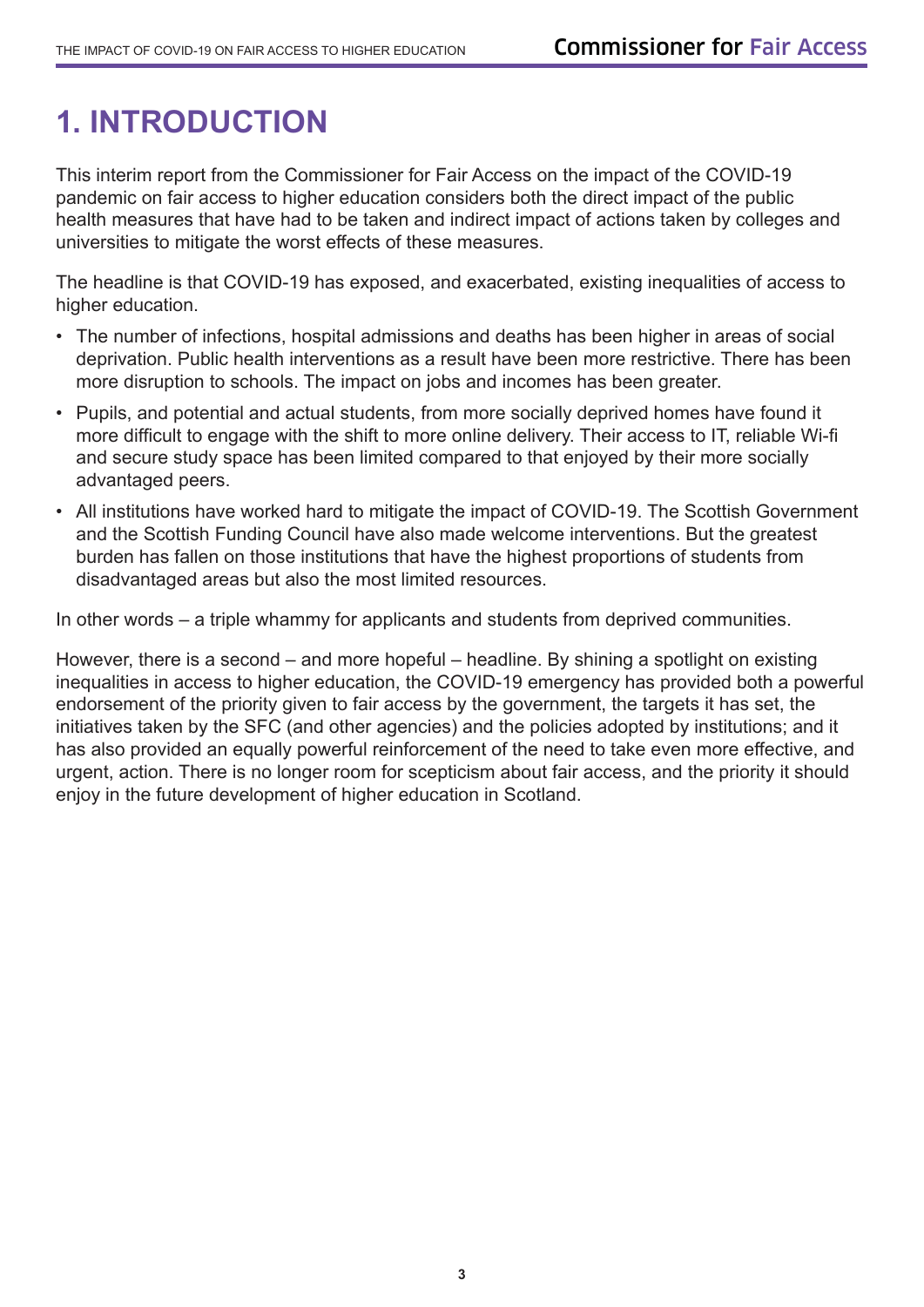#### **2. BACKGROUND**  $\mathbf{f}$   $\mathbf{f}$   $\mathbf{f}$   $\mathbf{f}$   $\mathbf{f}$   $\mathbf{f}$   $\mathbf{f}$

The impact of COVID-19 on fair access was briefly mentioned in my last Annual Report published in June 2020 ([https://www.gov.scot/publications/fair-access-higher-education-progress](https://www.gov.scot/publications/fair-access-higher-education-progress-challenges/)[challenges/](https://www.gov.scot/publications/fair-access-higher-education-progress-challenges/)). As the pandemic intensified I decided that its impact should receive more detailed **Examing Constitute Formis Interformer Processes** matrix in pact checker receive increase actually other organisations such as Universities Scotland, Colleges Scotland and NUS Scotland asking for their views about the challenges they faced and how they were attempting to mitigate the worst effects of COVID-19.

As it became clear during the autumn that the lull on infections over the summer (and the neareradication of COVID-19 in Scotland) following the initial lockdown was being succeeded by a 'second wave', I decided to write an interim report that focused exclusively on the impact of the pandemic, because it clearly had the potential to deliver a severe check to the impressive progress towards fairer access to higher education. I wrote, therefore, a second letter to Principals seeking additional and more detailed information. I have received substantive replies from 11 universities, 10 colleges and seven other organisations (and individuals). The responses from colleges did not distinguish between their further education and higher education students. In addition I have had a number of online meetings.

I am very grateful to all the Principals (and their colleagues) who have taken time to write detailed responses to my letter(s) and to all those who have taken part in online meetings. This report is based on those responses and meetings.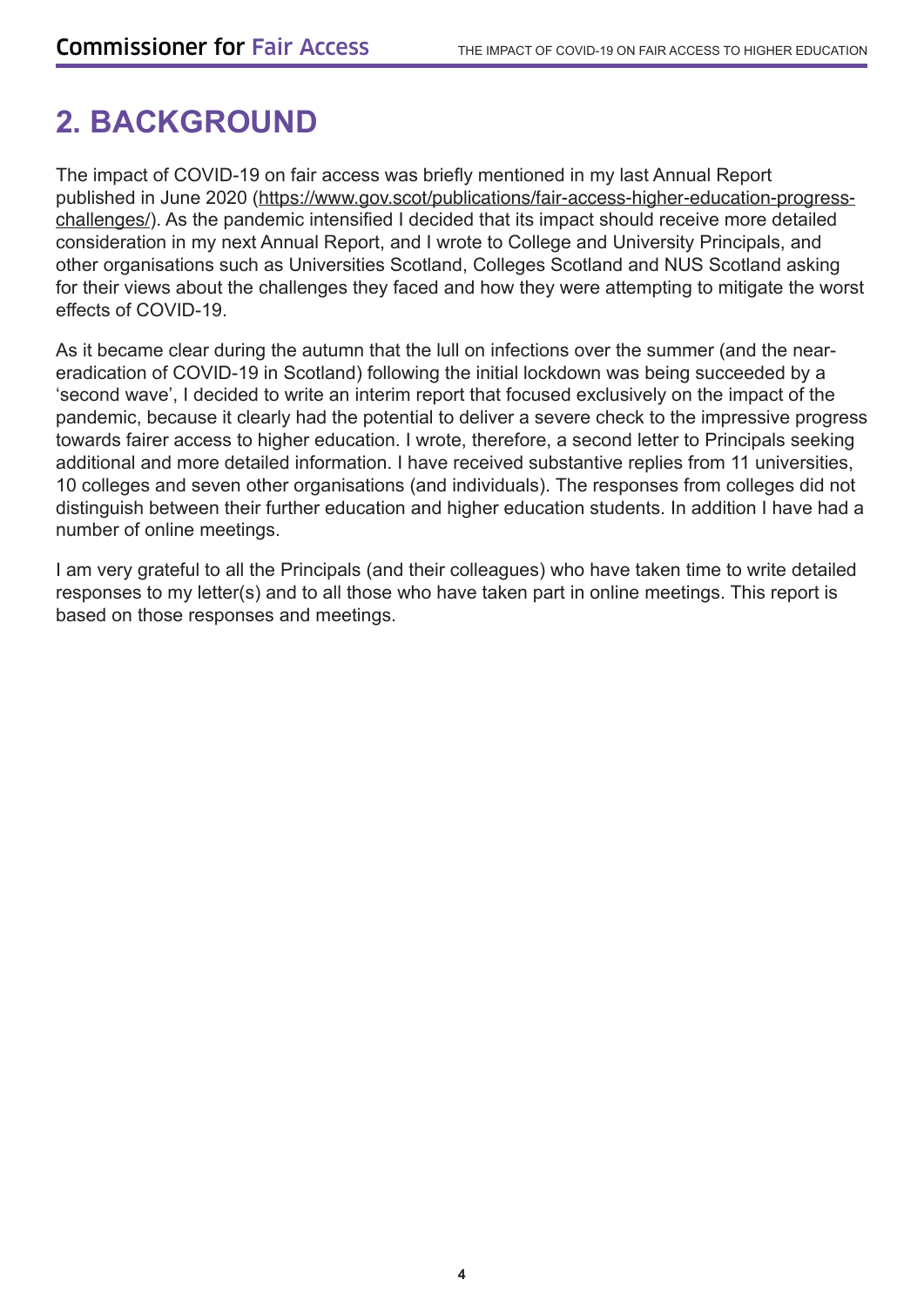# **3. KEY MESSAGES**

- The cancellation of National 5, Higher and Advanced Higher examinations in the summer and replacement by teacher assessments led to an increase in the number of qualified university applicants, which was met by the (necessary and welcome) provision of additional funded eppressive, mission as the computation of the correction processes processes by the government. Nevertheless it is likely that, because of the limited supply of qualified applicants from socially deprived communities (and other disadvantaged groups), a majority of these extra places were filled by applicants from more privileged social groups.
- The abandonment of the SQA's proposed algorithm for moderating teacher assessed grades avoided some negative consequences for fair access, for example a potent Iona bias against bright pupils from under-performing and low-progression schools. But it is still unclear whether teachers tended to give lower grades to pupils from more deprived social backgrounds (there is research evidence that teachers in England under-predict A levels grades for working-class students).
- The unplanned inflation in Higher grades and increase in the number of first-year places led to students being admitted to university who in previous years would probably have been enrolled on Higher National programmes in colleges. It might have been the case that they would have been better served by taking HNs. Universities may face additional challenges in terms of support for under-prepared students.
- In the first phase of the pandemic schools were closed, with almost all learning online. This disadvantaged pupils from deprived communities because of limited access to suitable IT and study space. Since the summer schools have stayed open. But attendance has been uneven with more pupil absences in deprived communities (which have also been worst hit by the pandemic). Despite the best efforts of schools and local authorities efforts to close the attainment gap will have suffered a set-back.
- The pivot to online had an immediate impact on outreach activities, and also summer schools and other bridging programmes. Typically programmes, which are focused on small groups of students and delivered face-to-face, have had to be delivered online. Although this has allowed more students to be involved, it has probably undermined their effectiveness.
- 'Digital poverty' has been a major issue for students from more socially deprived and economically challenged backgrounds. Like pupils in schools they are less likely to have access to suitable IT, reliable Wi-fi and quiet study space. Institutions have gone to great lengths to repurpose existing laptops and buy new ones, in order to lend them out to students in the greatest need. They have also worked hard to keep campuses as open as possible. But these efforts cannot fully compensate.
- Linked phenomena are 'digital literacy', which is different for the purposes of learning than for social media, and also 'digital fatigue', which may have handicapped in particular the efforts of institutions to reach out to prospective students while still at school. Again the impact on those from deprived communities, or suffering other forms of disadvantage, has been greatest.
- In addition to the pivot from face-to-face teaching to online learning induction, as well as enrolment, has had to be moved online. In the case of universities in particular it has been difficult to reproduce the full 'first year' experience which for all students, but especially for those from more deprived communities who are least familiar with university life, provides a key transition from school to higher education.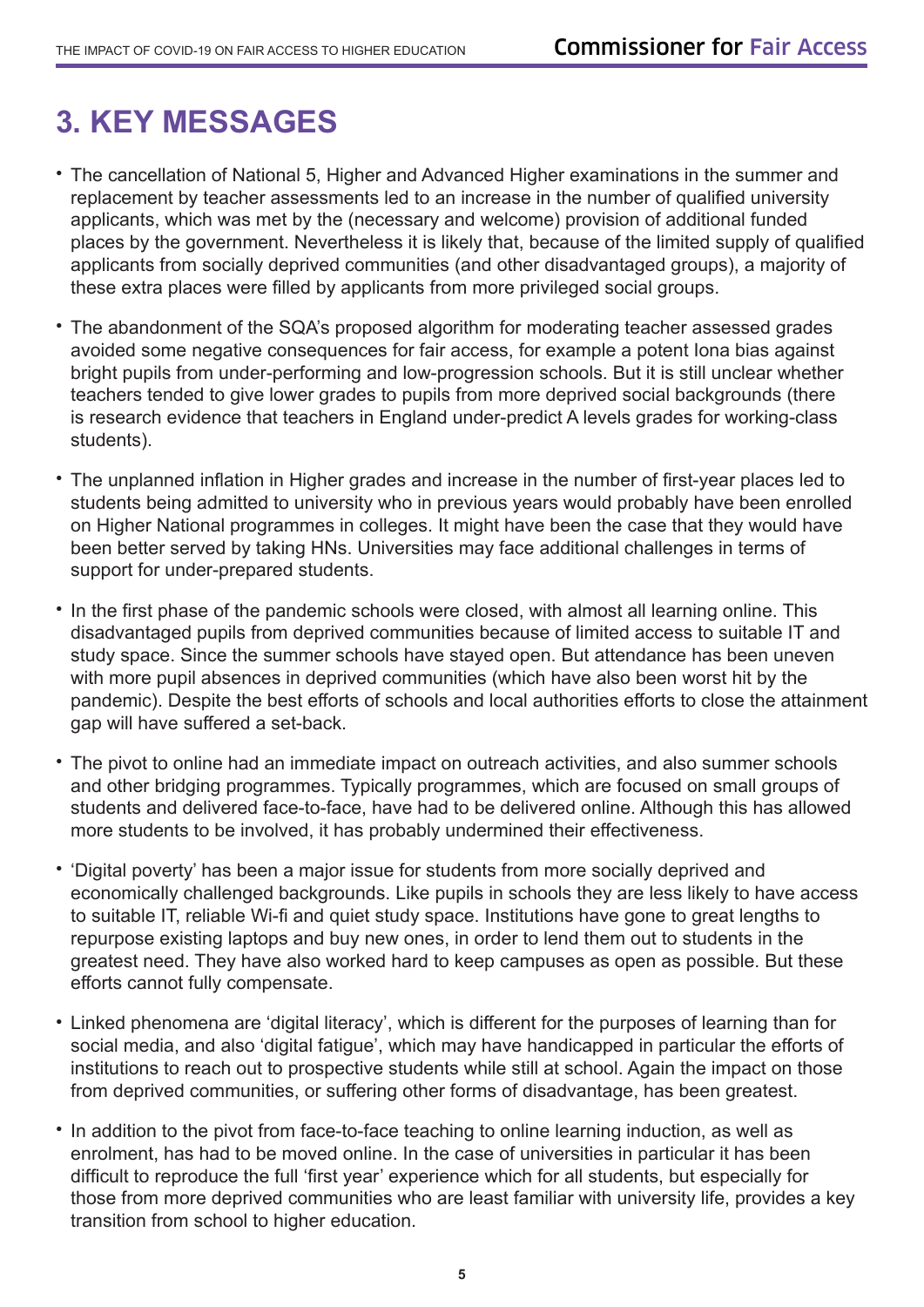- Financial hardship has increased among all students, but again especially students whose parents cannot subsidise their studies and who must support themselves by taking part-time jobs (the supply of which, for example in hospitality, has been curtailed by public health measures which have been most restrictive in more deprived communities with higher infection rates).  $\Box$ Institutions have paid out large sums to help the students in greatest need by transferring money from other budgets or, if they can, appealing to former students.
	- The impact of COVID-19 on mental health has been severe. The demand for support and counselling has been growing for a number of years (it has been argued that pre-Covid poor mental health had already become an epidemic in higher education in its own right). But in many institutions demand has exploded this year. While some students have settled comfortably into learning online, which may even have reduced stressful social encounters on campus, most are suffering higher levels of stress and depression. This is especially the case with students from deprived communities, who already needed more support to adjust to university life and are facing the greatest economic challenges.
	- Continuation rates do not appear to have been adversely affected by the pandemic so far. But there is uncertainty about whether students facing the greatest challenges and suffering the greatest disadvantages will be able to stay the course, and about the extent to which all students have been 'learning' as well as 'attending'. Success rates, in terms of completion and grades, may also be affected, in the short and long term.
	- An inevitable result of the pandemic is that school performance has been disrupted. Pupils who took National 5 and Highers in the summer gained better-than-expected grades, which may happen again in 2021 if next year's school leavers are not to be disadvantaged. School attendance in the current academic year has been substantially affected by rising infection rates and the need for quarantining, with schools in more deprived areas hardest hit. But many universities are reluctant to revisit their minimum entry requirements or change their policies on contextual admissions – despite the evidence that examination grades have become less reliable and pupils from more deprived communities have suffered the greatest disadvantage.
	- The impact on staff so far has received limited attention. Most have risen to the challenge of moving their face-to-face teaching online, and supporting their students (especially those in greatest need). Adjustments that would in normal times have taken years have had to be achieved within weeks. It is hardly surprising that morale is fragile, with some staff feeling dissatisfied with the quality of what they are able to provide and also vulnerable because of a lack of training and support. This feeling has been exacerbated by fears that some institutions may seek – or need – to restructure their courses and delivery in the light of the pandemic, with inevitable implications for job security and promotion prospects.
	- The overall national target, that 16 per cent of higher education entrants in 2021 should come from the 20-per-cent most deprived communities as measured by SIMD, has probably not been in serious doubt despite the COVID-19 pandemic. But some individual universities may have lost ground – not necessarily in terms of their numerical targets for recruiting SIMD20 students but in terms of the proportion of SIMD20 entrants. As a result of COVID-19 the 2026 target, of 18 per cent of entrants from SIMD20 areas, may be more challenging – confirming the conviction that this is not the time to ease off on efforts to achieve fair access.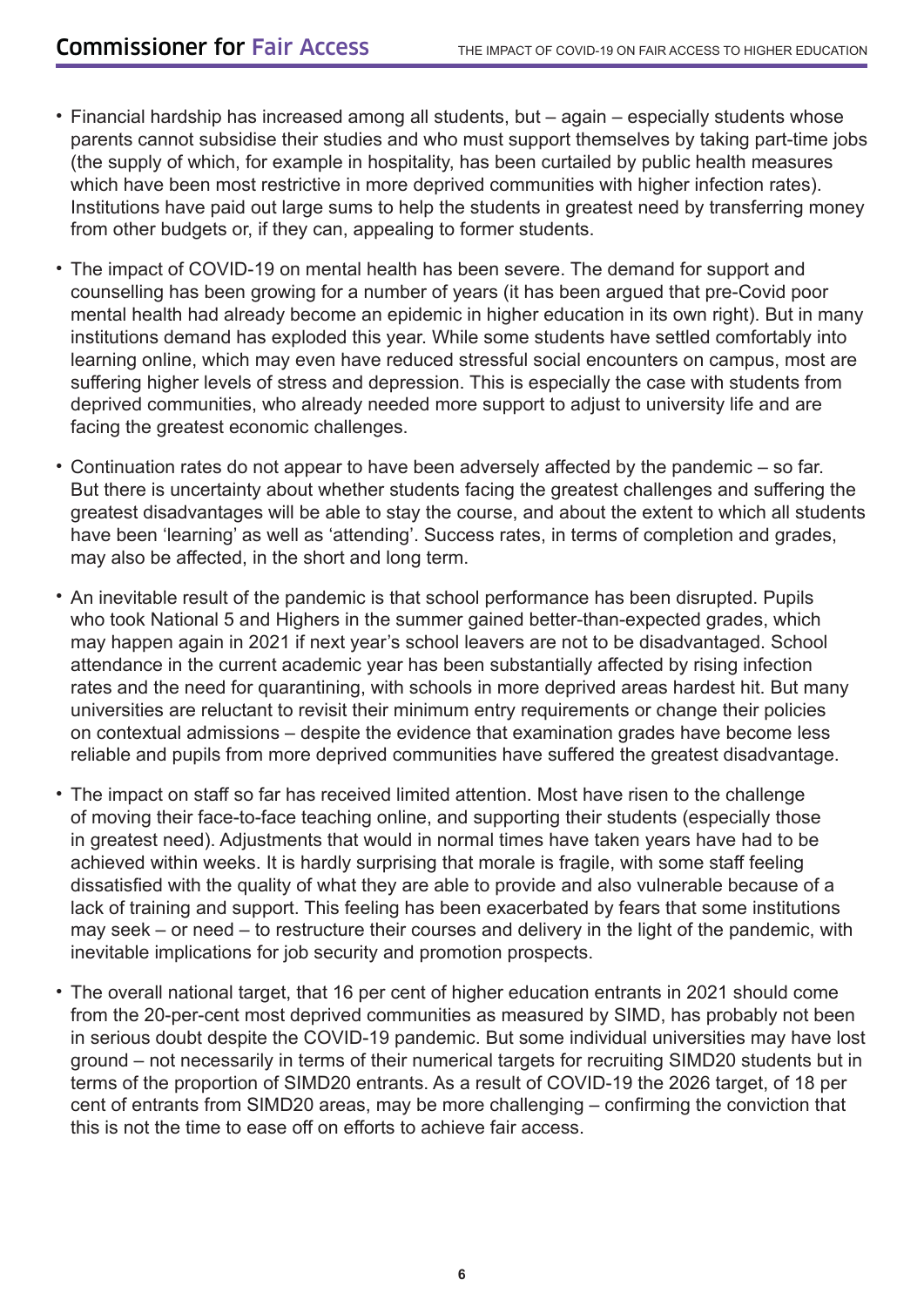# **4. MAJOR THEMES**

#### **OUTREACH AND ACCESS**

G2 8LU Outreach activities have always relied on face-to-face, small-group encounters to build selfconfidence among potential applicants from more socially deprived backgrounds and those with other disadvantages such as care-experience, disability or estrangement from their families. These encounters have also helped to demystify higher education, especially universities (and most especially more selective universities that are seen as recruiting most of their students from the most socially advantaged groups). The COVID-19 pandemic has made such encounters very difficult, if not completely impossible.

Here is a selection of responses:

*The impact is that already hard-to-reach pupils have become even harder to reach.*  Glasgow Caledonian University

*Online activities cannot replace campus visits, open days and residential events.* Scottish Community of Access and Participation Practitioners

*Summer schools and campus visits are needed to counter perceptions that St Andrews is among the more inaccessible HE institutions for people from lower-income backgrounds – so online is a problem.* University of St Andrews

*A bigger issue has been the inability to engage face-to-face and demystify university life.* Heriot-Watt University

*Our inability to host pupils on campus, allowing them to experience a sense of ownership and develop a better understanding of students life has undoubtedly lessened impact.* University of Strathclyde

But institutions have worked hard to mitigate the effect of moving outreach activities online, and some positives have emerged. Moving online has allowed institutions to reach more students. For example, 360 attended online summer schools at the University of Dundee, and completion rates were up by a third. Glasgow Caledonian had already been digitising some of its outreach activities and this work proved to be very helpful in moving all of them online. The University of Edinburgh, while recognising that the lack of campus visits made it more difficult to 'build rapport' and – echoing Glasgow Caledonian – made it even more difficult to engage hard-to-reach pupils, nevertheless emphasises the advantages of the ability to design bespoke programmes. The number of participants on the Open University's Young Applicants in Schools Scheme (YASS), university-level modules for S6 pupils, was initially down, but has now exceeded the level in 2019. St Andrews emphasises the potential benefits of a relaxation of geographical restrictions, and of the capacity of online outreach to offer more flexible timing, more sessions and also repeat sessions.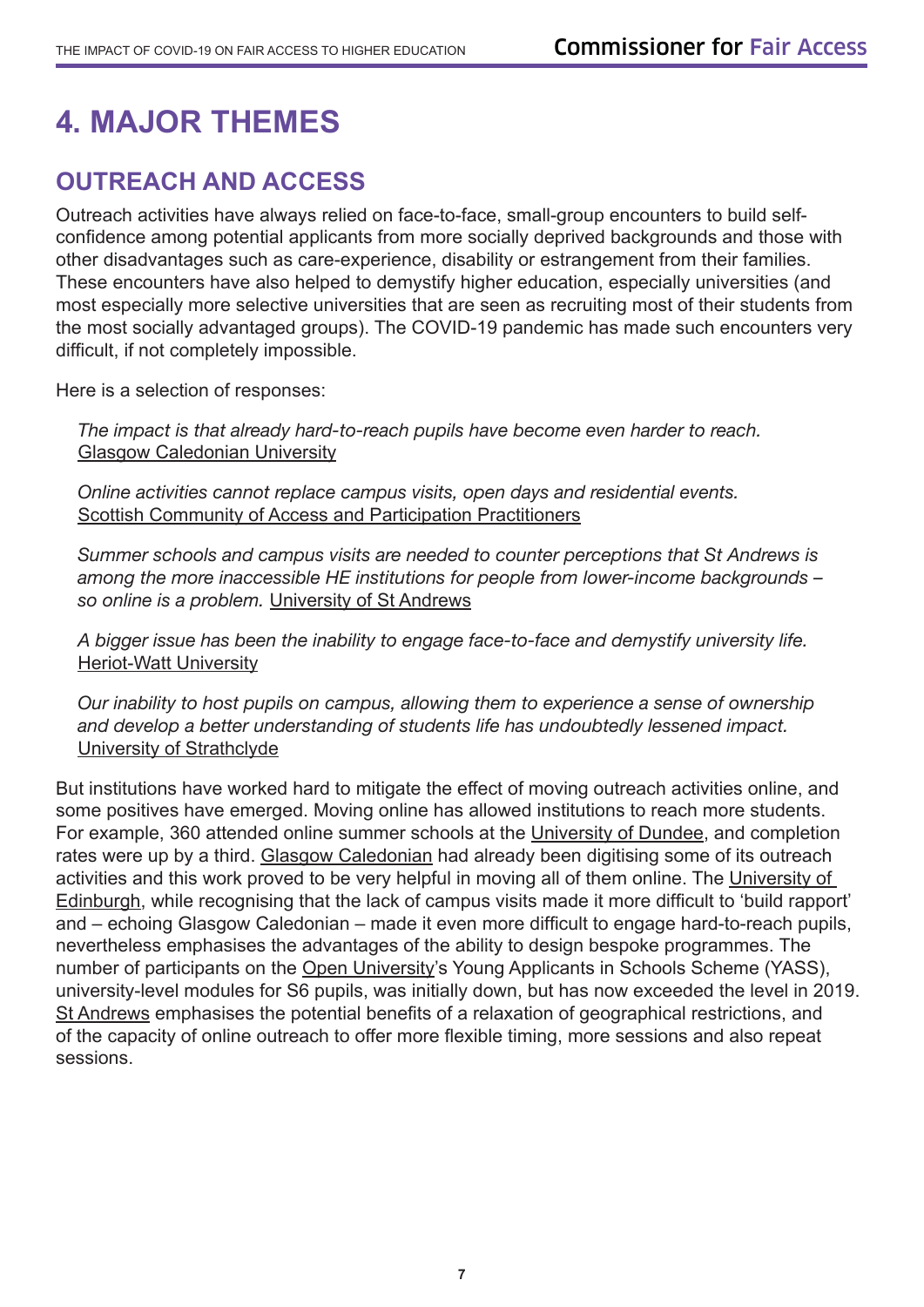The University of Glasgow's local student orientation event, usually attended by more than 500 when held on campus, only registered a small decline in participation (still more than 400) when it had to be moved online. But some programmes have had to be cancelled such as its Glasgow City Council 'taster weeks' and a larger programme for younger secondary school pupils. Strathclyde aleo also emphasises the opportunity moving online offers

### 'to scale provision and increase reach<sup>'</sup>

- but also to develop complementary 'analogue approaches' that provide continuing engagement without the need for equipment. An example is a series of 'box' projects that provide pupils with everything they need to undertake an activity, along with teacher-led sessions.

Universities in general are reluctant to abandon the potential advantages of staging some outreach activities online – notably scale and reach, speed of response and the capacity to build up a bank of suitable material and what one institution called 'repurposing staff time' by saving travel time. But the consensus remains that the most effective outreach work requires face-to-face activities. 'It is an unfortunate reality that nothing can replace an in-person visit' was a typical comment. Heriot-Watt concluded:

*'One of the biggest changes to someone's view of university, and to their aspirations, is the ability to show people what a university environment, and a university student, actually looks like'.* 

#### **DIGITAL POVERTY**

Digital poverty is seen as arising from deficits in three areas: 1. IT equipment, notably laptops with suitable specifications; 2. reliable access to the internet (connectivity) and data (at no cost to students); and 3. secure study space which is a particular issue for students living in crowded households in more deprived communities. Adequate funding is clearly necessary and some has been provided by the Scottish Government and the SFC. Colleges Scotland, while welcoming the £2.3m in capital funding to colleges (which enabled them to loan laptops to students as long as they remained college property), believes that extra funding is still needed. It has included a bid for an additional £2m in its budget submission to the Scottish Government.

It is common ground that so-called 'digital poverty' has been a major factor in producing greater inequality of student access and engagement as a result of the pivot to online learning during the COVID-19 pandemic. Almost every college and university recognised in the early days of the pandemic that much greater reliance on online learning would disadvantage students from more deprived backgrounds. Glasgow Kelvin College for example writes in its response:

*'In many cases the electronic devices students [from disadvantaged backgrounds] are using are mobile phones which are not suitable for positive or prolonged learning experiences'.*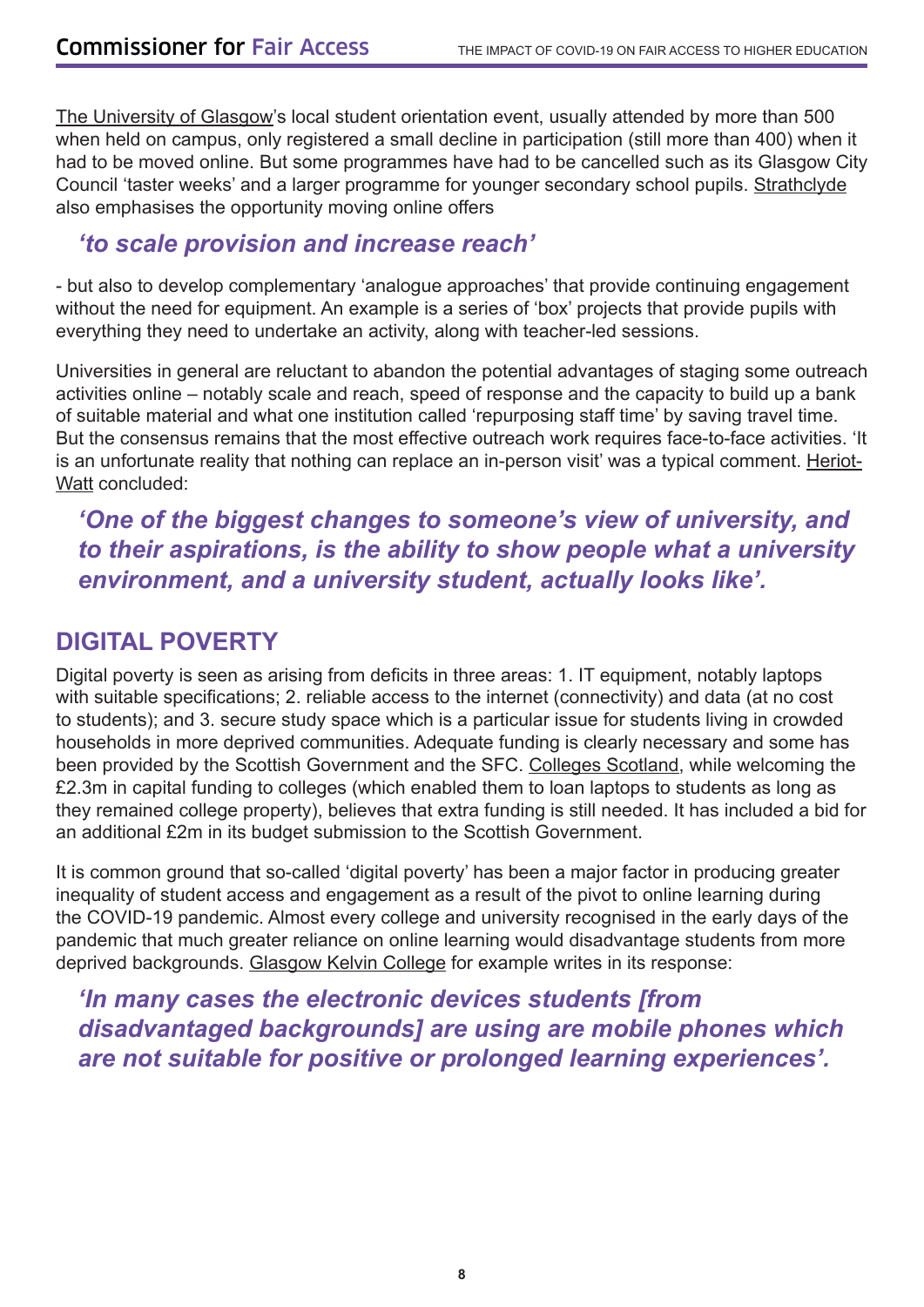But there are interesting differences of emphasis. In some responses digital poverty is seen mainly as a logistical issue, while others emphasise its wider dimensions. Two quotations illustrate this difference of emphasis. The first is from the Scottish Funding Council's response, and the second is from the personal response of the Executive Director of Education of one of Scotland's largest local authorities.

### **Access to equipment and broadband are the two most obvious** *issues impacting on digital poverty… Arguably they are perhaps the easiest to solve*

#### *It's more than digital exclusion – it's loneliness, lack of individual support and while young people may be techie savvy they are not used to being taught online.*

Institutions have moved quickly to make more, and more suitable, laptops available to students in need. They did so by repurposing laptops in libraries and other campus spaces that were no longer being used and by purchasing extra laptops with the help of funding from the SFC. At the University of Glasgow laptops in loan lockers in libraries have quickly been made available for longer-term off-campus loan, with access students being given priority.

But again there were important differences in perceptions about the scale of the challenge. On the basis of a survey of digital needs as part of enrolment West Scotland College identified 3500 students who were either eligible to receive an IT device as one of three priority groups or who had self-declared they needed one. Glasgow Kelvin College, in one of the most deprived areas in Scotland, felt it was unable to afford the purchase for distribution of the IT equipment it believed was required by its students. City of Glasgow College had already introduced an innovative laptop loan scheme for students who needed them – at a cost of £1.6 million. In contrast, in most universities the demand was more manageable, although the University of Aberdeen points out that the fact that so many institutions had ordered new laptops had tended to create a delivery bottleneck. In addition to lending laptops to students in need, most institutions have helped to provide then with adequate Wi-fi connectivity, by providing mobile dongles (for example, at Glasgow and the University of Dundee) or offering £150 bursaries help students turn their phones into mobile hot-spots (University of Strathclyde).

Other issues were also quickly identified. These include the need to enable students access to essential software from home, which may not be covered by institutional licenses. Not all college and university IT systems make it easy to access a full range of services except on campus. Glasgow has created 'Glasgow Anywhere Desktop' with software, applications and files that can be accessed remotely by any registered user. Study space for students living in crowded households has also been a major issue. Borders College has allowed students to use hardship funds to buy desks and chairs. Dumfries and Galloway College has stressed the need for 'digital literacy', pointing out that

*'technology for recreation and technology for learning are quite different'.*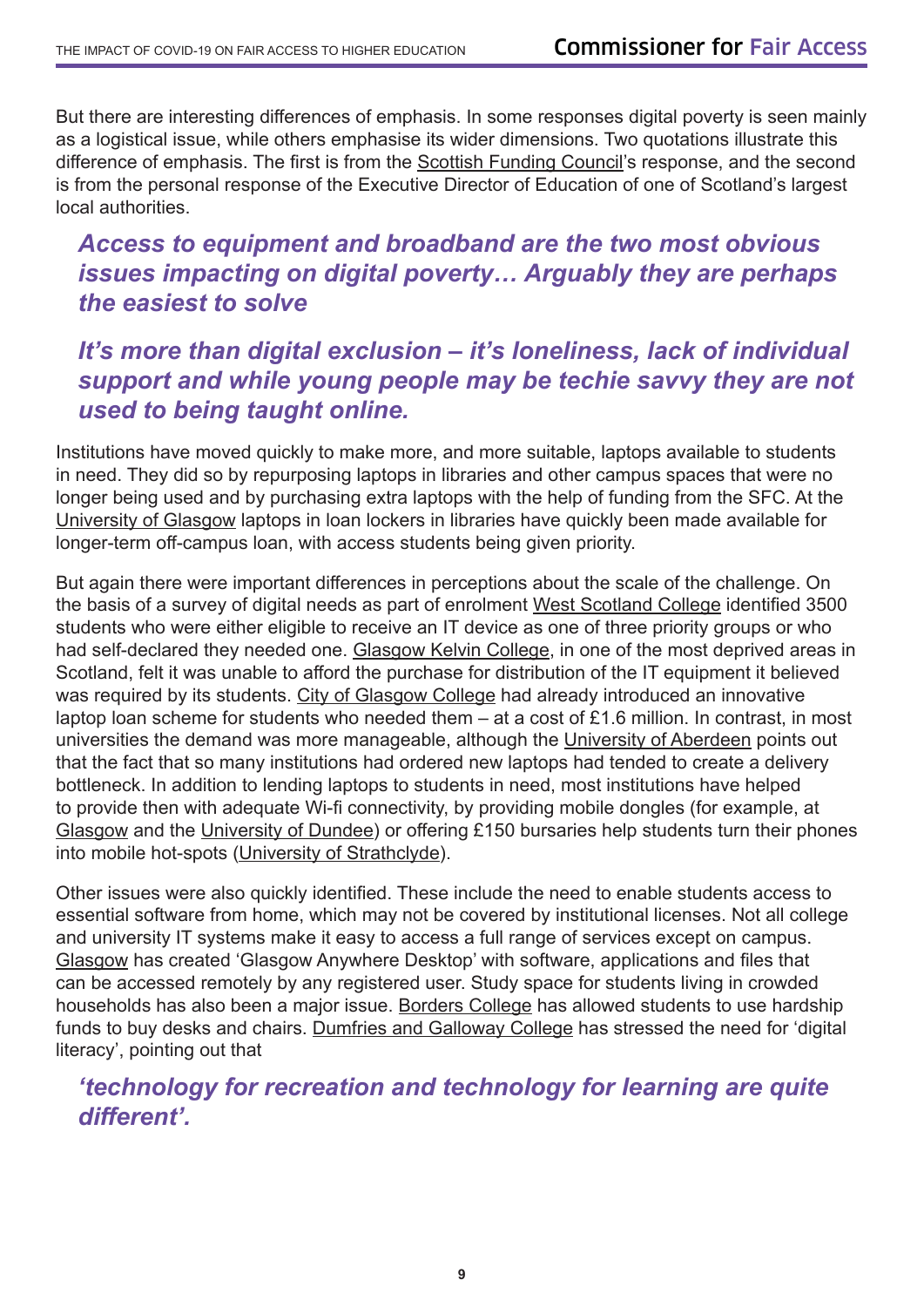City of Glasgow College also highlights digital literacy, particularly among the most disadvantaged students.

Overall institutions have worked very hard to bridge the 'digital divide', which has always existed but has been highlighted by the COVID-19 pandemic. They have done everything they reasonably t: 0131 244 1266 1266 1274 1286 1297 1298 1299 1294 1294 1295 1296 1296 1297 1298 1298 1299 1299 129<br>District of the United States of the United States of the United States of the United States of the United Sta could. But the timescale within which they have had to make appropriate adjustments, the funding available (institutions have often had to dip into their own funds to top up the funding that has been made available, and their capacity to do so is perhaps inversely correlated with the scale of the challenge they face), and deep-rooted structural inequalities inevitably mean that the 'digital divide' has not bridged. It is not an accident that colleges have faced the greatest challenges in this respect.

#### **ONLINE LEARNING**

Closely linked to 'digital poverty' is the wider issue of the impact of the pivot to online learning, more generally on students from more deprived communities and with other forms of disadvantage such as care experience (which, in turn, is linked to the third major theme considered in this report, the overall student experience).

The pivot to online has not been complete. Both colleges and universities have remained 'open', either for socially-distanced in-person teaching or to offer access to library or other facilities (for example, as safe study spaces for students living in crowded housing), or both. Most universities have succeeded in maintaining some in-person teaching. The University of St Andrews estimates that 40 per cent of its teaching has still been in-person. Many colleges have also attempted to give priority to in-person teaching for students who were unable to complete their courses in the last academic year because of college closures, especially those on practical courses.

But managing a balance between in-person teaching and online learning is not easy, especially if changes in COVID-19 risk level have affected what is possible. Timetabling is an important issue if classes combine residential and commuter students. Commuter students may also have to be provided with additional space, which is a challenge when capacity has been reduced by rules about social distancing. Some lecturers have also found it difficult, and pedagogically unsatisfactory, to teach socially distanced students in person while a session is also being made available to other students online.

Universities Scotland emphasised the importance of in-person campus-based teaching for all students, but especially for 'access' students who may lack the connections and self-confidence that other students enjoy. 'It is not a level playing field', they added. Glasgow Caledonian University in its response was clear:

#### *'It is really important that care experienced and estranged students have face-to-face interaction'.*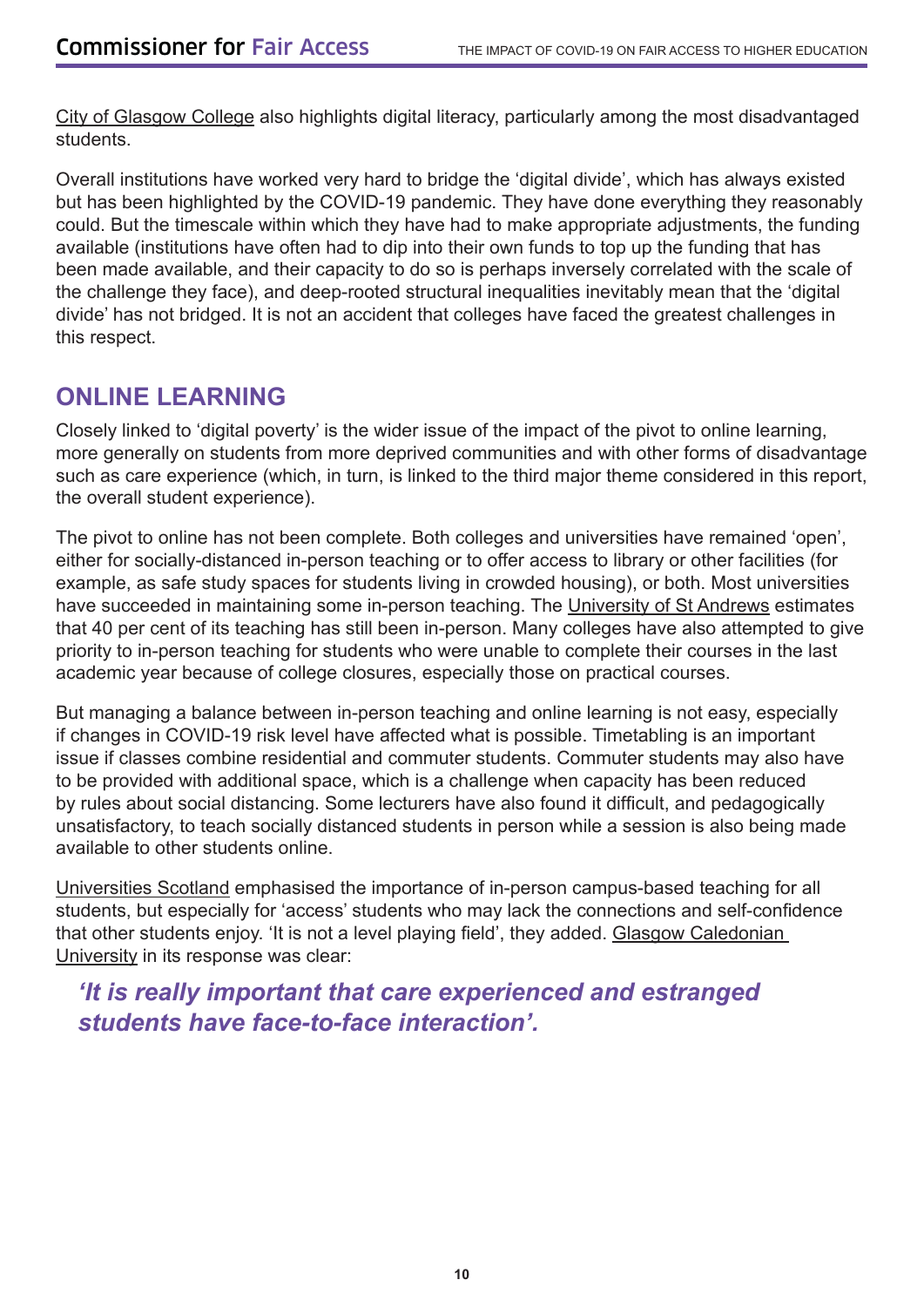This appears to be the view of most institutions – but with some differences of emphasis. **Edinburgh Napier University argues in its response that:** 

*'while the move to online and blended learning has undoubtedly*  $nmII$ T: 0131 244 1266 *posed challenges to the University community as a whole, we*  believe that the widespread adoption of these technologies, which *has taken place within Edinburgh Napier and beyond, may provide opportunities going forward which could contribute positively to reducing inequalities and enhancing access'.* 

Edinburgh College also reports some benefits of online learning, particularly for disabled and careexperienced students.

However, these differences of emphasis should not be exaggerated. It is common ground that the enforced, and inevitably hastily planned, shift to online learning has inevitably disadvantaged those students with least experience, either personally or from their families, of university study. But it is also common ground that a more gradual and properly resourced shift (which was already in train in any case) has the potential to reach more students in new ways, as the success of the Open University in Scotland has demonstrated.

Less expected effects of the pivot to online learning were also highlighted. West College Scotland in its response emphasises the need to take account of gender based violence if students are studying at home. The College adds that some students are still concerned about switching video cameras on on laptops, especially in more 'chaotic households'. It stresses the need in the context of more online learning for better training to identify risks to protected groups, mentioning the influence of the 'Black Lives Matter' movement. The University of Strathclyde also highlights

#### *'particular challenges for our LGBT+ students who may be learning in hostile home environments'.*

The pivot to online learning may have exposed the importance of college and universities campuses as 'safe spaces', which is in contrast to the more prominent narrative about on-campus threats to students, and staff, such as sexual harassment.

The evidence is clear – the pivot to online learning and the reduction in in-person on-campus teaching, required by the COVID-19 public health emergency, has posed particular challenges to socially deprived and vulnerable students, which have the potential to act as a brake on progress towards fair access. So, if this pivot is to continue after the end of the COVID-19 pandemic and public health restrictions, for good pedagogical reasons or reasons of efficiency, greater compensatory efforts and investment will need to be made.

However, there is ground for optimism. An 'early impressions' survey at Glasgow Clyde, in one of the most deprived areas of Scotland, found that 51 per cent of more than 4,000 respondents when asked to rate their online experience in relation to the quality of their learning rated it either 'excellent' or 'good', and a further 30 per cent as 'satisfactory'. Colleges Scotland also points out that,

*despite the current emphasis on digital poverty with regard to online learning, it has the potential to produce greater parity of experience among students, especially in more rural and remote communities.*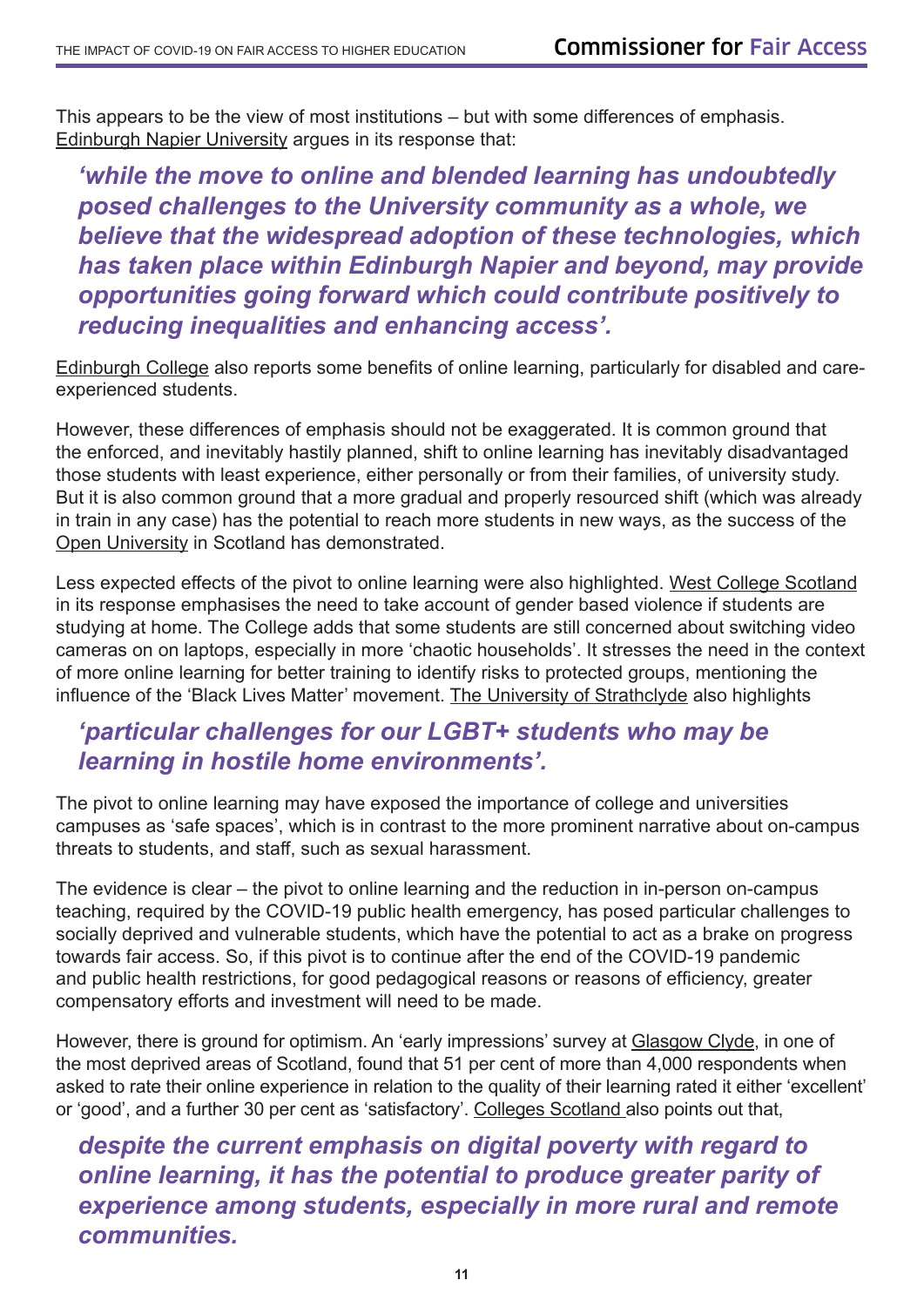### **STUDENT EXPERIENCE**

Two of the most critical phases in terms of fair access are outreach to pupils from deprived communities and disadvantaged backgrounds in the senior phase of secondary education, which has already been discussed, and their first-year experience of higher education.

There have been several examples of successful schemes to mitigate the impact of COVID-19 restrictions on the first-year experience, which is particularly important for students from deprived communities or who are otherwise disadvantaged because the transition from school to university can be more challenging for them. Glasgow Caledonian University has established a PALS scheme for new students (2600 have signed up), which linked them to class mates and to older students. It provided online 'break-out' sessions for students to communicate with each other in small groups. The University has also extended its UCAS mentoring scheme so that first-year students could stay in touch with their mentees. It has even organised special online social events and activities – including a cooking channel.

Glasgow has reinforced its first-points-of-contact for vulnerable students. St Andrews has developed a special 'countdown to St Andrews' online orientation programme, with more than 200 'events' from August onwards, in addition to its routine orientation programme. Heriot-Watt University has organised a socially distanced welcome fair, attended by more than 500 students. Aberdeen has produced an online 'isolation kit', scaled up alumni and peer mentoring, increased access to digital library resources and established safe gathering places on campus.

There have also been examples of good practice in many colleges. Borders College has established an I-learn space and stayed open as much as possible to allow students not only to use the library 'but to stay warm'. It has also arranged one-to-one meetings for students off campus in venues such as coffee shops. More vulnerable students have received weekly catch-up calls. Forth Valley College, like St Andrews, has maintained 40-per-cent capacity, and established student 'bubbles' that rotated with one week on campus and the next online. West College Scotland argues that opening the campus as much as possible within social distancing, and 'level', rules is essential to provide

#### *'a much welcome study space for those who need to get out of the home environment which may, for some, not be the most conducive environment for studying or even a happy place to be'.*

But these, and other, initiatives cannot fully mitigate the impact of COVID-19 restrictions on the student experience. The University of Edinburgh highlights a number of disturbing trends – 'flight' from university halls in favour of 'self-contained' alternatives because of concerns about the impact of possible quarantine, evidence of increased learning difficulties as a result of the enforced shift to blended learning, growing levels of isolation and an increase in requests for authorised interruptions by students in their second and later years. Overall it remains concerned that the measures that have had to be taken are having an impact on 'the sense of belonging to the University'.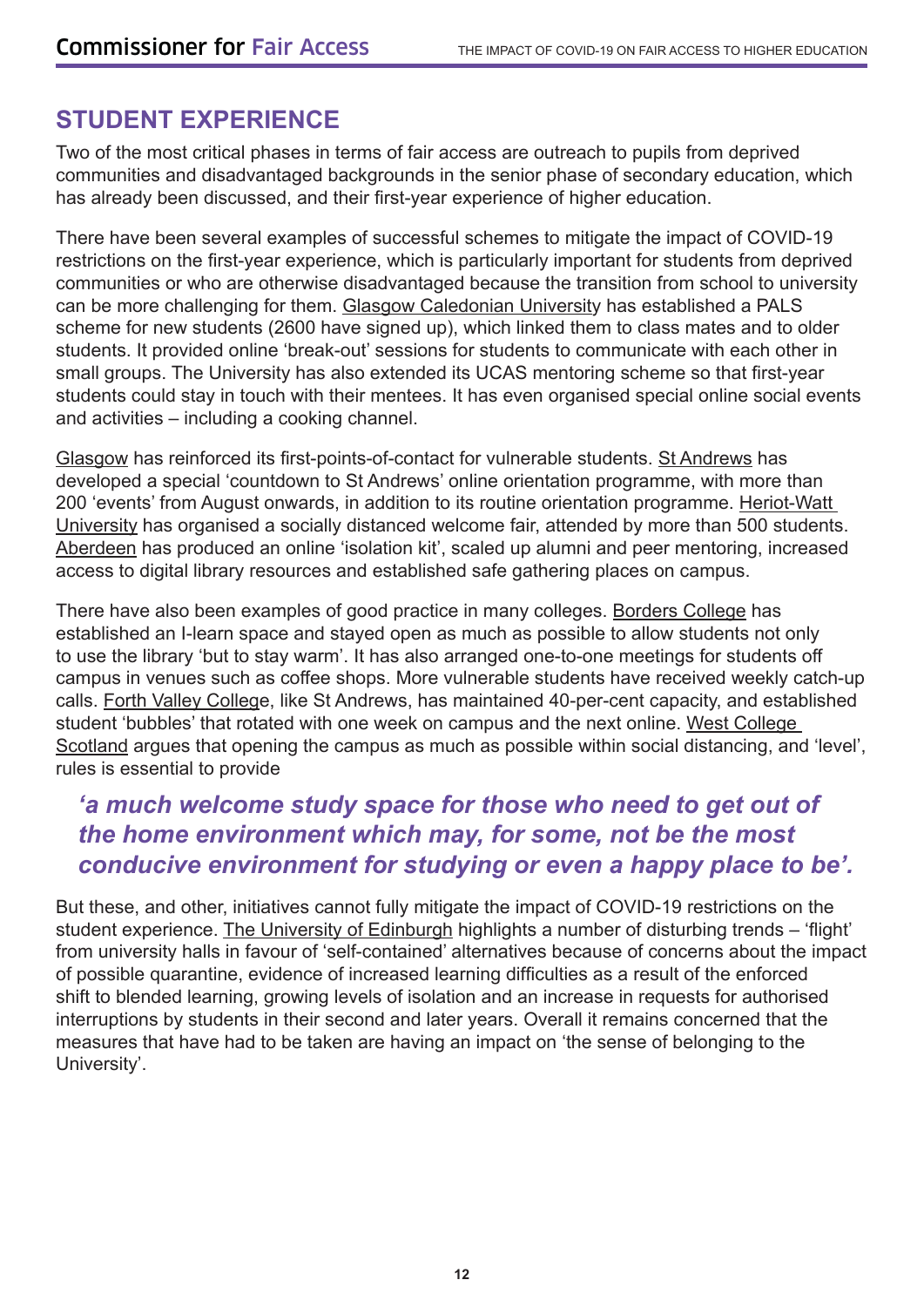#### **MENTAL HEALTH**

A key concern is that the restrictions that have had to be imposed as a result of the COVID-19 pandemic have had alarming consequences for the mental health of students – and also staff, although this has received less attention. NUS Scotland is very clear. Its surveys show that

#### 50 per cent of students report money worries which had increased *their sense of anxiety.*

(Financial hardship is discussed in the next section of this report). Surveys also showed that

#### *72 per cent of undergraduates said they experienced the most anxiety in the first year.*

It also pointed out that, while first-time round self-isolation might be seen by some students as a novelty, if it was repeated it created an 'intense environment' within halls and flats with serious consequences for mental health. Care-experienced, estranged and also international students who often had to stay in halls or flats over university breaks were particularly exposed. A larger UK-wide survey by the NUS confirmed this picture of deteriorating mental health among students.

NUS Scotland also highlights the disparity in terms of access to counselling between higher education institutions and colleges. This point is taken up by the Royal Conservatoire of Scotland which emphasises that,

*while all students are experiencing higher levels of anxiety as a result of the shift to online learning and other social restrictions, its pre-HE students do not have the same level of access to counselling as those on higher education courses.* 

The RCS believes additional SFC support is urgent.

However, NUS surveys also show that even before COVID-19 half of all students said that money worries were affecting their mental health. Over the past decade the scale of poor mental health among students has been more widely recognised. The SFC has provided £20 million over four years to invest in improved mental health services, including £3.6 million to enhance student counselling services. It has even been said that poor mental health among students was already approaching epidemic proportions in its own right before the arrival of COVID-19.

So the picture is complex. Borders College has experienced a reduction in mental health issues among students, although limits on access to services may have been a factor. Some, perhaps less socially confident, students have found online learning less stressful than navigating the campus environment. At the City of Glasgow College the number of student mental health referrals has increased 350 per cent since 2014-15. Students accessing support have been predominantly female, aged between 18 and 24. Care-experienced, LGBTQ, and black and minority ethnic students (BME) have also been over-represented. But the biggest jump, more than a doubling, was between 2017-18 and 2018-19, which underlines again the longer-term deterioration of students' mental health across higher education. During lockdown in the spring and early summer the number of referrals fell, with some students reluctant to engage in telephone counselling which had replaced face-to-face counselling.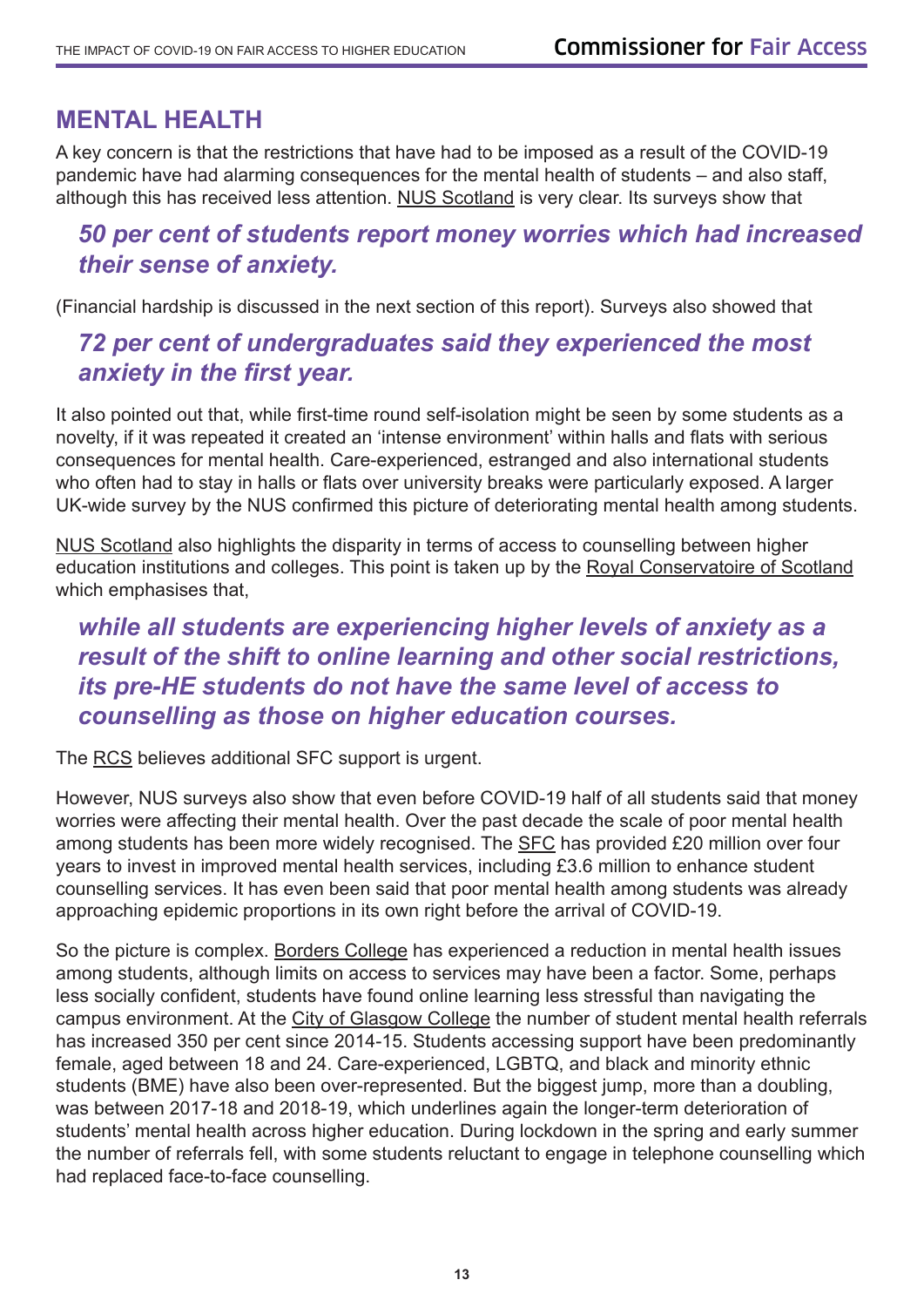But the impact of the COVID-19 restrictions cannot be understated. Forth Valley states that,

#### $\mathbb{R}^n$ while the demand for counselling had already been increasing *rapidly in the pre-Covid days, it has now 'gone through the roof'.*

 $\sim$  0.11  $\sim$  0.11  $\sim$  0.11  $\sim$ Dumfries and Galloway College emphasises in its response that disadvantaged students have access to fewer support networks, may have no one else in their families with experience of education beyond high school, may also have additional caring responsibilities and often lack suitable IT and space for online learning. For these students college attendance offers mental stimulus, social networking and interaction – even physical activity and nutritious food. Inevitably limited attendance combined with wider social restrictions has had a negative impact of their mental health and well-being. West College Scotland makes a similar report. The COVID-19 restrictions have exacerbated existing mental health issues. The college has organised 'blether sessions', timetabled online sessions focused not so much on learning and teaching but on 'bonding, opening-up and socialising'.

Universities have also been active in mitigating the worst effects of the COVID-19 restrictions on mental health. Glasgow offers emergency accommodation for vulnerable students who have been defined as at risk, for mental health or other issues, which has been literally 'life-saving' for some. Aberdeen agrees with NUS Scotland that the loss of part-time jobs will have a significant impact on mental health, in particular that of students from deprived communities or suffering other forms of disadvantage. Students, and staff, at Glasgow Caledonian have access to the 24/7 TogetherAll confidential online counselling service, which is used by several other universities and colleges.

In summary, the COVID-19 pandemic has had a serious impact on mental health. Poor mental health among students had already been approaching epidemic proportions in its own right. COVID-19 has compounded this epidemic, while shifting the focus. In a more recent survey of 50 class representatives at City of Glasgow College almost 90 per cent said that,

#### *COVID-19 had had a high or medium impact on their mental health and well-being.*

Alongside general feelings of anxiety and depression they cited 'loss of focus' (a loss of control and sense of drift), 'missing the social aspects of class' (lack of peer contact and sense of isolation') and 'Zoom is mentally draining' (the concentration required in online learning and the lack of social clues, such as body language).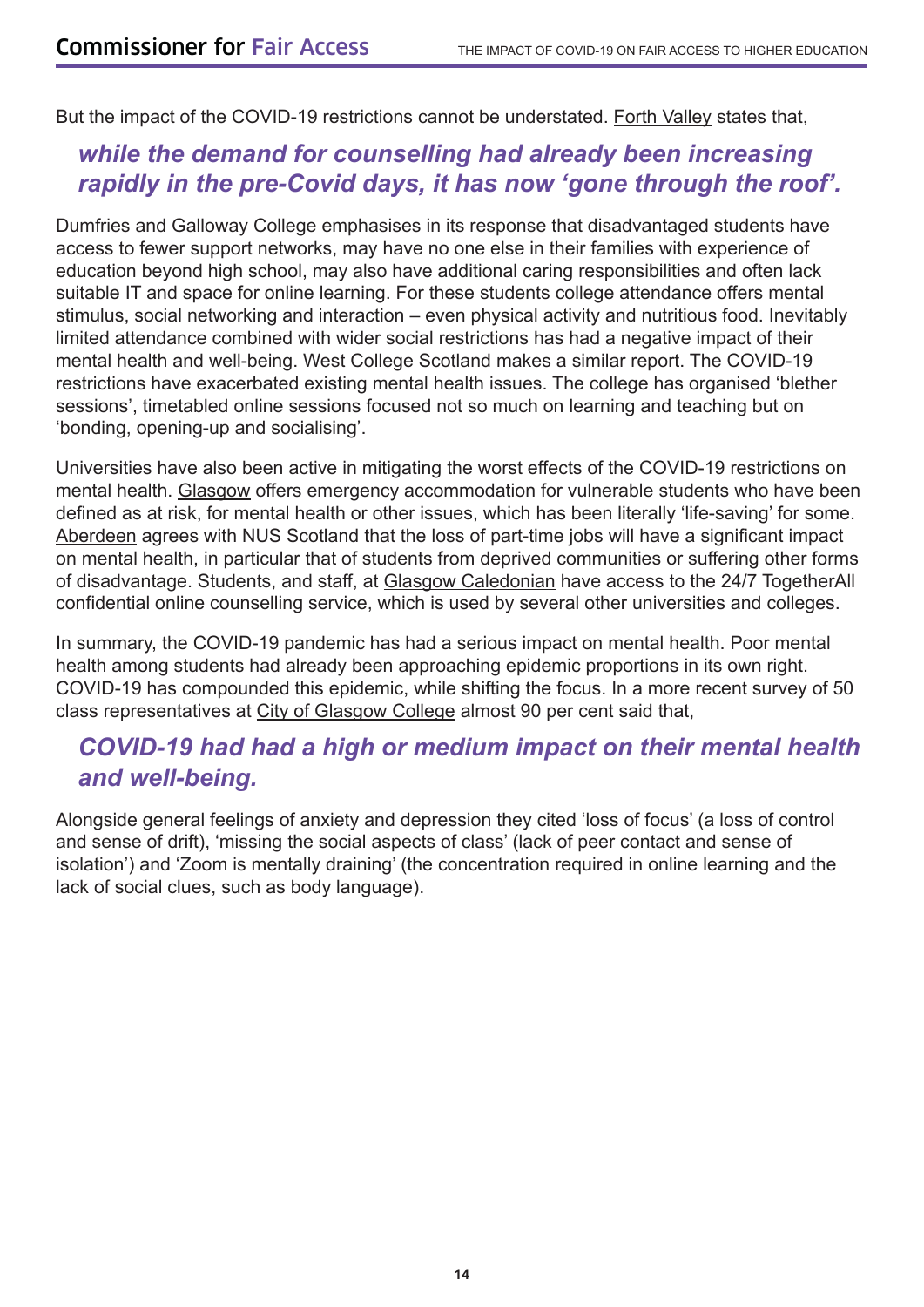#### **FINANCIAL HARDSHIP**

Financial hardship is a key element in poor mental health. Dumfries and Galloway College points out the financial obstacles that many disadvantaged students face – they come from homes reliant on insecure employment; they often rely themselves on part-time jobs while they study; their parents, or careers, may have lost their jobs; and, to cap it all, they may be aiming at work and parents, or careers, may have been hardest hit by the pandemic. Another college, <u>Borders</u>, reports that its

#### *hardship funds had been used by students to pay for food, utilities and even funeral expenses.*

The picture in universities is similar. Glasgow relaunched its hardship fund in April. To offer a measure of how great the need has become only £50,000 had been paid out in hardship funds between August 2019 and March 2020; between April and August this year almost £1.6 million has been paid out, and that figure has continued to increase. Since April more than 3,000 successful applications have been made, benefiting 2400 individual students. Dundee reports 'unprecedented levels' of students seeking financial support, in particular those with the least financial resilience who had very limited opportunities to secure support from their parents. The story has been similar at Aberdeen which anticipates spending £650,000 this year, while admitting that this will still produce

#### *'relatively small sums for each student in need which is insufficient to replace lost income'.*

Some universities, like Aberdeen, have been able to appeal to alumni/ae for extra funding to help students in financial need. But most colleges, and some universities, have not been in a position to do this. Most have had to struggle to increase their hardship funds by borrowing money from other budgets, which is clearly not sustainable in the long run. As with several other aspects of the impact of the COVID-19 emergency those institutions with lower levels of demand for financial help have generally been those with the greatest resources to help – and vice versa. For that reason NUS Scotland has asked for a doubling of the amount of FE and HE discretionary funding in its submission to the government for the 2021-22 budget. The current figure for HE is £18.6 million; the figure for FE is more difficult to identify, although it is in the region of £7 million. NUS Scotland asserts that, despite additional and more flexible funding in the current year, because of the increase in demand the amount per student has been reduced.

However, some responses point to more positive effects of COVID-19. Some colleges, especially in more rural areas where public transport is more limited, point out that the shift to online learning has reduced travel costs for students. The University and College Union also suggests that

*one of the benefits of blended learning, with more online delivery, may have been that students have greater flexibility to take on part-time jobs – provided these jobs are available.*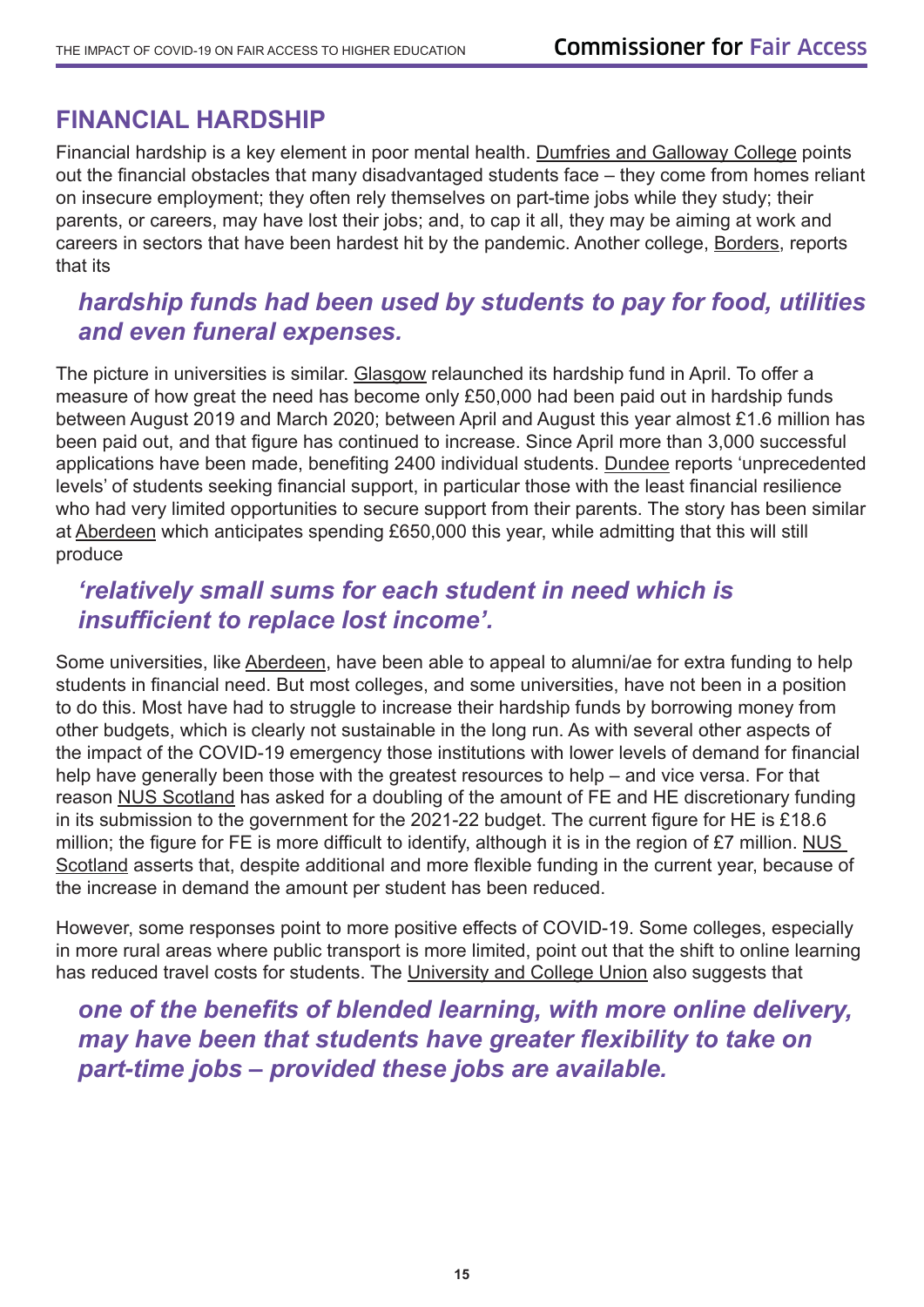### **EXAMINATIONS, GRADES AND CONTEXTUAL ADMISSIONS**

As is well known, Higher and Advanced Higher grade examinations were cancelled in 2020, and replaced by teacher assessed grades (after an attempt by the Scottish Qualifications Authority to use an algorithm to moderate these grades failed). The government had already announced that National 5 examinations would not be held next year, and recently announced that Higher and Advanced Higher examinations would also be cancelled for a second year.

In England the equivalent examinations, A levels and GCSEs, were also cancelled this year and replaced by teacher assessed grades (after a similar attempt to use an algorithm to moderate these grades also had to be abandoned). But the UK Government has announced that in England school examinations will be held next summer, but with changes to content and grading to reflect disrupted schooling. As a footnote – these different approaches to school examinations could create difficulties for Scottish universities which recruit significant number of students from the rest of the UK.

One of the main reasons for the revolt against the SQA's algorithm was the belief that it might 'bake in' disadvantage by potentially downgrading pupils from under-performing and lowprogression schools, regardless of their own individual achievements. Less attention so far has been given to an alternative hypothesis, that teacher-assessed grades may favour pupils from more advantaged backgrounds. There is evidence that this happens in England when teachers are asked to predict the A level grades of candidates for higher education. A further issue that the events of the summer have raised a more fundamental question – which are more accurate in measuring pupils' attainment (and, crucially, for higher education entry, potential), examination results or teacher assessed grades? Now it is clear that some Scottish candidates for higher education entrance in 2021 will not have sat a formal examination for two years, and all will not have taken Higher or Advanced Higher examinations, all these issues require urgent and detailed study, in particular from the perspective of fair access.

In the first wave of the pandemic in the spring schools were closed and struggled to provide limited online teaching. Since the summer schools have remained open, despite the rise in the number of infections. However, schooling has been significantly disrupted. Attendance is running at least 10 per cent below the usual figure, and has been hardest hit in areas of highest infection where more pupils (and teachers) have been required to quarantine. These areas correspond closely to those of greater social deprivation. As a result of both continuing uncertainty about school examinations and a lack of research about the impact of the substitution of teacher-assessed grades, and of school disruption, and an uneven pattern of attendance, there are fears that efforts to close the attainment gap between the highest performing pupils and schools and those with lower levels of performance will stall – or even go into reverse. The implications for fair access to higher education are both stark and obvious.

Edinburgh emphasises the

*'usual opening up of the attainment gap during the summer holidays has been made worse by longer shut-downs and intermittent attendance',*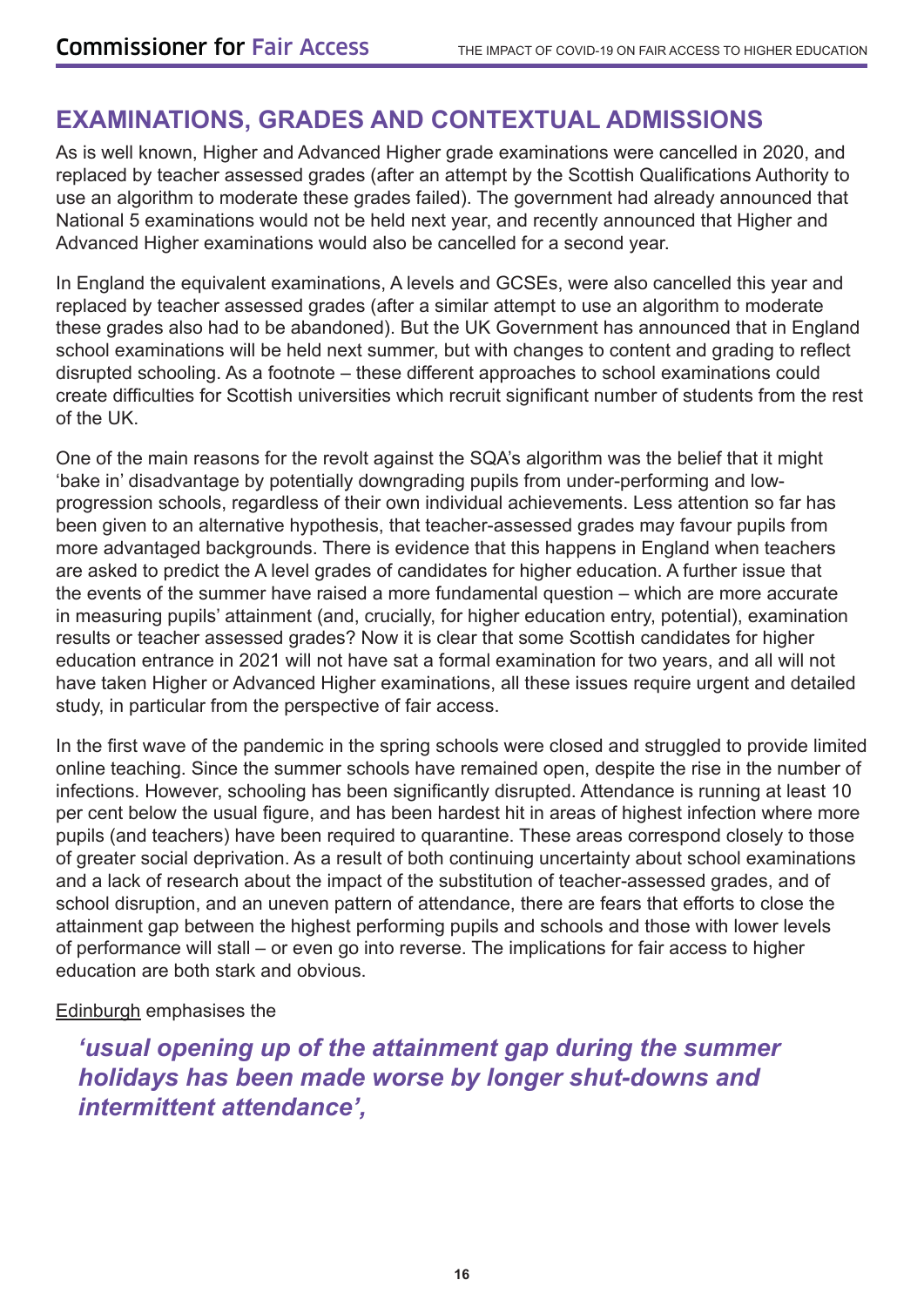and has developed a pilot programme of tutoring and small-group support in south east Scotland. Dundee reports anecdotal reports of

#### *'negative perceptions of the year ahead among some secondary school pupils'*

- for example, not wanting to stay on at school and some concern about the value of qualifications [as a result of teacher-assessed grades]. St Andrews is in no doubt that the pandemic will have impacted attainment significantly in the lower SIMD quintiles. Strathclyde states: 'the time away from learning during lockdown and the impact of exam cancellations will.. play out over the course of several years'. West College Scotland believes the

#### *position in 2020-21 is even more challenging with different patterns of attendance, more severe interruptions in more deprived communities and difficulties accessing and benefiting from online provision.*

Despite this, universities seem to be reluctant to adjust their contextual admissions and minimum entry requirements (MERs) to reflect the new reality in secondary education. To some extent this is understandable in the light of the effort required to establish and publish MERs in the first place, and it is important to recognise that Scotland leads the UK in terms of transparency about contextual offers. Universities Scotland argues

#### *it would be 'risky' to make further adjustments to MERs because existing adjustments have been made after 'careful consideration'.*

St Andrews agrees. While stating that 'our attention to contextual admissions and MERs is reaffirmed and increased following the adverse effects of COVID-19', it argues that:

#### *'there is inherent value is establishing stability concerning contextual admissions which have been set in accordance with the elegant research and need to be established as best practice before the particular metrics by which they operate are altered'.*

However, universities agree there must be more flexibility in how MERs are applied. Aberdeen says that in the coming year experience of COVID-19 will become 'almost another contextual factor' with applicants being encouraged to discuss any mitigating circumstances that have arisen. In particular there seems to be growing consensus that applicants should be able to meet MERs in two rather than a single sitting. Glasgow Caledonian, while believing that, now schools are back, there is no need to adjust MERs, adds that,

#### *if school examinations are cancelled again, more entrants from 2021-22 onwards will not have sat level 6 or 7 examinations, which could be 'an issue for retention in an HE environment'.*

The University emphasises that 'SFC support for widening participation is therefore absolutely critical at this time, and this should be a priority 'set in-stone' in the SFC review'. Glasgow is taking more positive action. MERs have been reduced for two priority groups, including SIMD20, careexperienced, refugee and asylum applicants, and summer school grades are being accepted in the place of school examinations.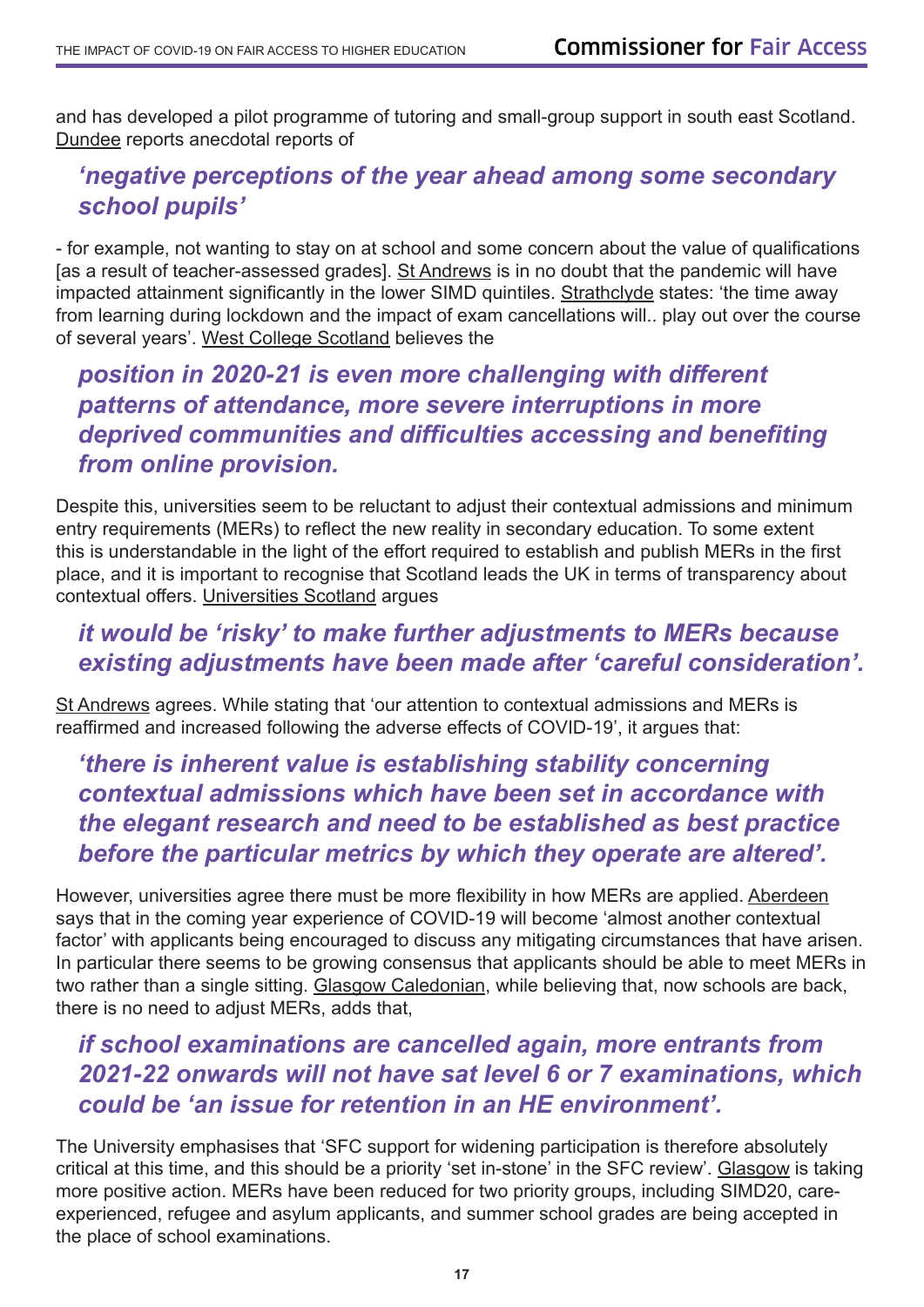### **ARTICULATION**

Articulation from HNs to degrees has been one of the issues on which it has proved to be most difficult to make progress. Although not of itself directly relevant to fair access, it is important because a much higher proportion of students taking HN courses come from more deprived social communities, or suffer other forms of disadvantage, than those on first-degree courses. So any editional obstacles placed in the way of smooth articulation by the COVID-19 emergency could have serious consequences for fair access to universities.

The evidence is mixed. Some colleges believe COVID-19 has had little effect. City of Glasgow reports that HN recruitment has been largely unaffected with more than 7,000 entrants. It is 'unaware of any changes to existing institutional commitments and existing partnerships are continuing'. Forth Valley has noticed no haemorrhaging of student numbers of HNs and integrated pathways. Glasgow Clyde takes a similar view and has

#### *no 'anticipated concern about HN students being crowded out by better-than-expected Higher grades'.*

But, in common with several other colleges, it points out that the difficulty of meeting work placement requirements for some courses may mean that HN graduates may not satisfy the criteria set by some universities for advanced standing.

Other colleges have different experiences. Edinburgh College says it

#### *has had particular difficulties with SWAP students in terms of meeting the challenges of providing tutor and UCAS support for progression to university.*

Newbattle Abbey believes there is a danger of HN students being crowded out, outside fixed and guaranteed partnerships. Borders College says there has been a negative impact on HN students who wish to move onto university courses, especially in care, because larger direct first-year entries in universities mean that fewer places are available for HN students in the second year. Glasgow Caledonian admits that

#### *the increased intake into universities by school leavers this year may lead to fewer students from HN courses in colleges in future years.*

West College Scotland makes the same point. It says more places for articulating students are given when universities have spare places in their second-year courses, which will not be the case in 2021-22; the curtailment of some projects and placements may have left some HN students less prepared for university; and some potential HN students got higher grades than expected and took up degree places in university, although they might have been better off in colleges (and will require support that universities may not be able to provide). Glasgow is also concerned that some colleges may struggle to fill their HN places because better-than-expected Higher grades have allowed more students to go to university, warning that 'a level of risk is present'. But St Andrews makes the wider point that,

#### *if more students are admitted to university and there is no increase in the total number of places, access students will suffer.*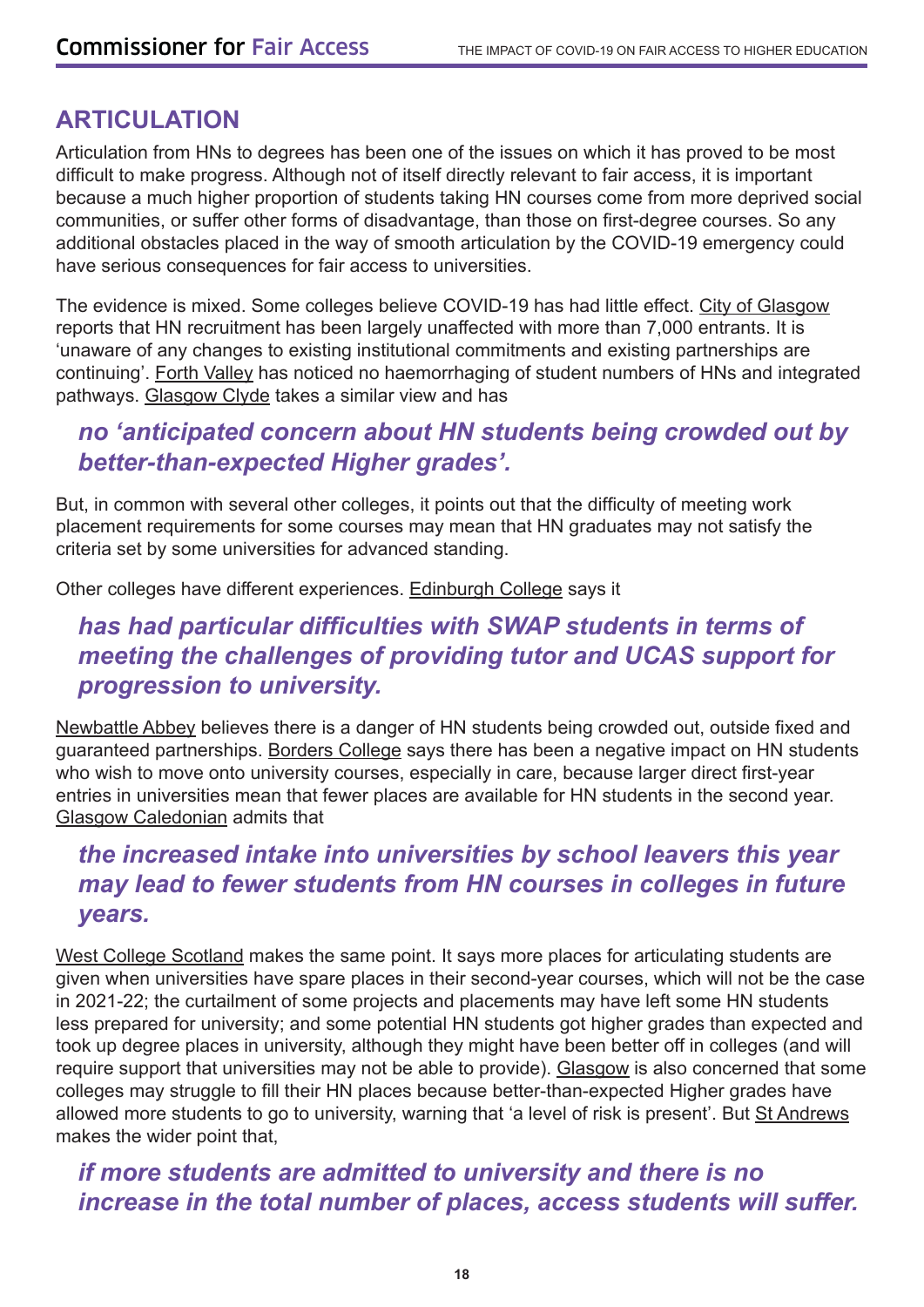### **TARGETS**

As a result of the increase in the number of funded places for Scottish domiciled students in the wake of the higher-than-expected Higher grades this year the proportion of SIMD20 entrants is likely to fall. At the same time the actual number of SIMD20 entrants has increased, with all offers to SIMD20 applicants having been honoured according to Universities Scotland. This, apparently contradictory, effect has come about because, while the pool of eligible SIMD20 applicants continues to be limited (although it will have expanded by the higher-than-expected grades), most of the 'extra' entrants with higher-than-expected Highers have inevitably come from other SIMD quintiles.

The 2021 interim target, 16 per cent of entrants from SIMD20 areas, looks safe. In effect, it has already been met. But some individual universities may fall back. At St Andrews 11 per cent of new entrants came from SIMD20 areas in 2019-20; this year it is expected to decline to 9.5 per cent. But there is greater nervousness about future years, and the 2026 interim target of 18 per cent SIMD20 entrants. Heriot-Watt believes

#### *this target will be more challenging because of reduced outreach and the need to provide more support for SIMD20 applicants as a result COVID-19 disruption.*

St Andrews again is concerned that

*it may be more difficult to convert applicants from more deprived communities with mainly online outreach and that the pool of qualified SIMD20 applicants is likely to remain limited, and even decline, if one of the impacts of COVID-19 is to widen the attainment gap in schools.* 

#### Aberdeen also has

*'significant concerns about next academic year as we enter a full recruitment cycle with very limited face-to-face opportunities with widening access prospective students', adding 'this critical personal interaction is often lost in the virtual world and there could be knock-on effects for widening access as a result'.* 

The university is also concerned that, because most potential SIMD20 applicants come from the central belt, any trend towards 'staying local' could have severe effects on its ability to meet its targets. Glasgow worries that any loss of time in school as a result of COVID-19 interruptions may balance out any 'gain' in widening participation entrants because of higher grades in the summer. The Royal Conservatoire of Scotland had already seen a decline in the number of its Scottish applicant numbers before the full impact of the pandemic had been felt, which it attributes to a rhetoric that treats the creative arts as second-class subjects rather than recognising their major economic impact and their ability to develop listening skills, empathy, team work and creativity. It highlights the UK Government's late support for arts organisations and freelance artists, as evidence of this rhetoric.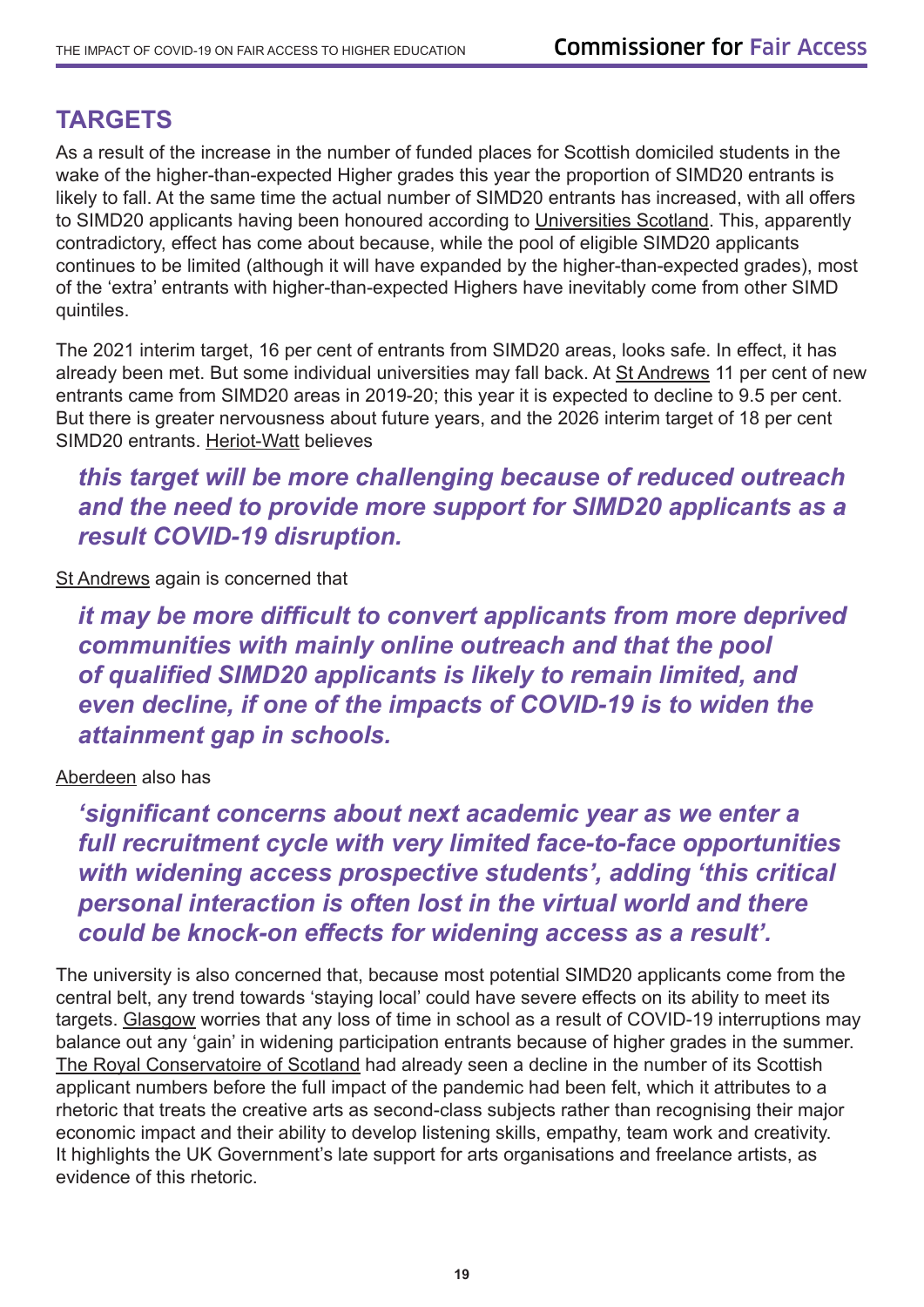Many of the responses mention the need to develop other metrics of disadvantage to be used alongside SIMD. Universities Scotland highlights the plight of the

#### Glasgow *'newly impoverished'*

as a result of COVID-19, who will not be captured in the SIMD classification of communities which is only revised at four or five-year intervals. Aberdeen, while accepting that SIMD is the key metric, argues that take-up of free school meals (FSMs) and eligibility for Education Maintenance Allowances (EMAs) should be included, although both need to be more clearly articulated; that funding strategies should support mobility by students wishing to travel further to study; and that secondary school teachers should be trusted more to identify non-SIMD disadvantage. St Andrews believes it would be

#### *'incredibly disappointing' if no progress was made towards widening metrics beyond SIMD by using FSMs and EMAs.*

Borders College points out the impact of poor transport and rural poverty, with the most deprived forced to seek the cheapest housing in farm cottages and small hamlets. Not everyone agrees. West College Scotland says that,

#### *while developing other metrics may be important in the future, current areas of deprivation have been worst affected by the COVID-19 pandemic and most remain the immediate priority.*

#### **STAFF ISSUES**

Only a few responses specifically highlight the pressures on staff in colleges and universities, although Forth Valley College underlines the need for constant engagement with staff. The college has organised weekly meetings between staff and their curriculum managers and appointed learning and digital mentors. Borders College also emphasises the dedication of individual members of staff who organised one-to-one meetings with students in a variety of off-campus venues, instancing one who has to drive to the top of the highest hill to secure a good enough mobile signal to teach her students.

The University and College Union argues that

*there has not been sufficient recognition of the extra time and resources needed to shift from face-to-face to online teaching.*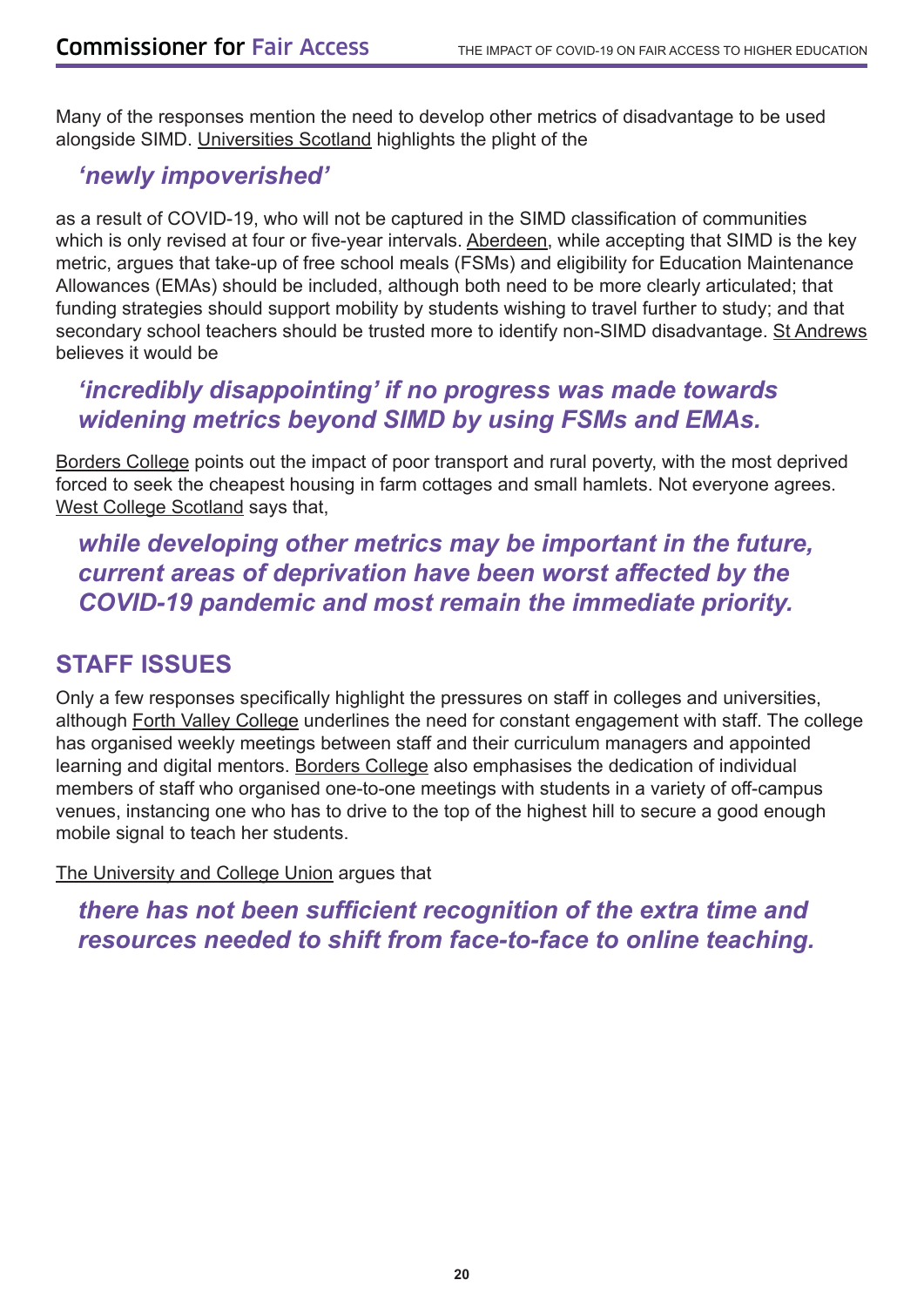It estimates that one day's work is required to prepare one hour of online provision, with substantial effort required to prepare captions and check transcripts (essential for some disabled students). UCU is also concerned that, if quality issues are raised by students, lecturers themselves are blamed for any shortcomings (especially if English is not their mother tongue); an ind that line managers are expected to sort out 'difficulties' on an individual basis rather than to recognise systemic problems; that staff on more precarious contracts, such as teaching assistants and teaching fellows, find it hard to say 'no' if extra demands are made; and that the burden of increased 'emotional labour' caused by student distress often falls on lecturers, especially women. UCU accepts the need for some emergency measures, for example restrictions on taking research leave at St Andrews and Stirling to maximise resources for teaching students. It contrasts this above-the-board approach with the 'creep' in some other universities of extra responsibilities being added while retaining existing ones, for example the need to be research active for the purposes of the Research Excellence Framework. The union also strongly supports the need to maintain or increase student numbers, and current targets, in support of fair access.

UCU is also concerned that a few universities have been tempted to use the COVID-19 emergency to pursue longer-term restructuring plans. The evidence that this is happening is limited at this stage. Clearly university leaders have an obligation to respond to any budgetary pressures arising from COVID-19, whether additional costs for student hardship or digital investment or reduced income from student recruitment. Their response could well require some degree of restructuring. But it is important to recognise the challenges staff, at all levels, have faced and the commendable ways in which they have risen to these challenges, and also the fragility of staff morale and even their physical and mental exhaustion, in pursuing even the most urgent restructuring.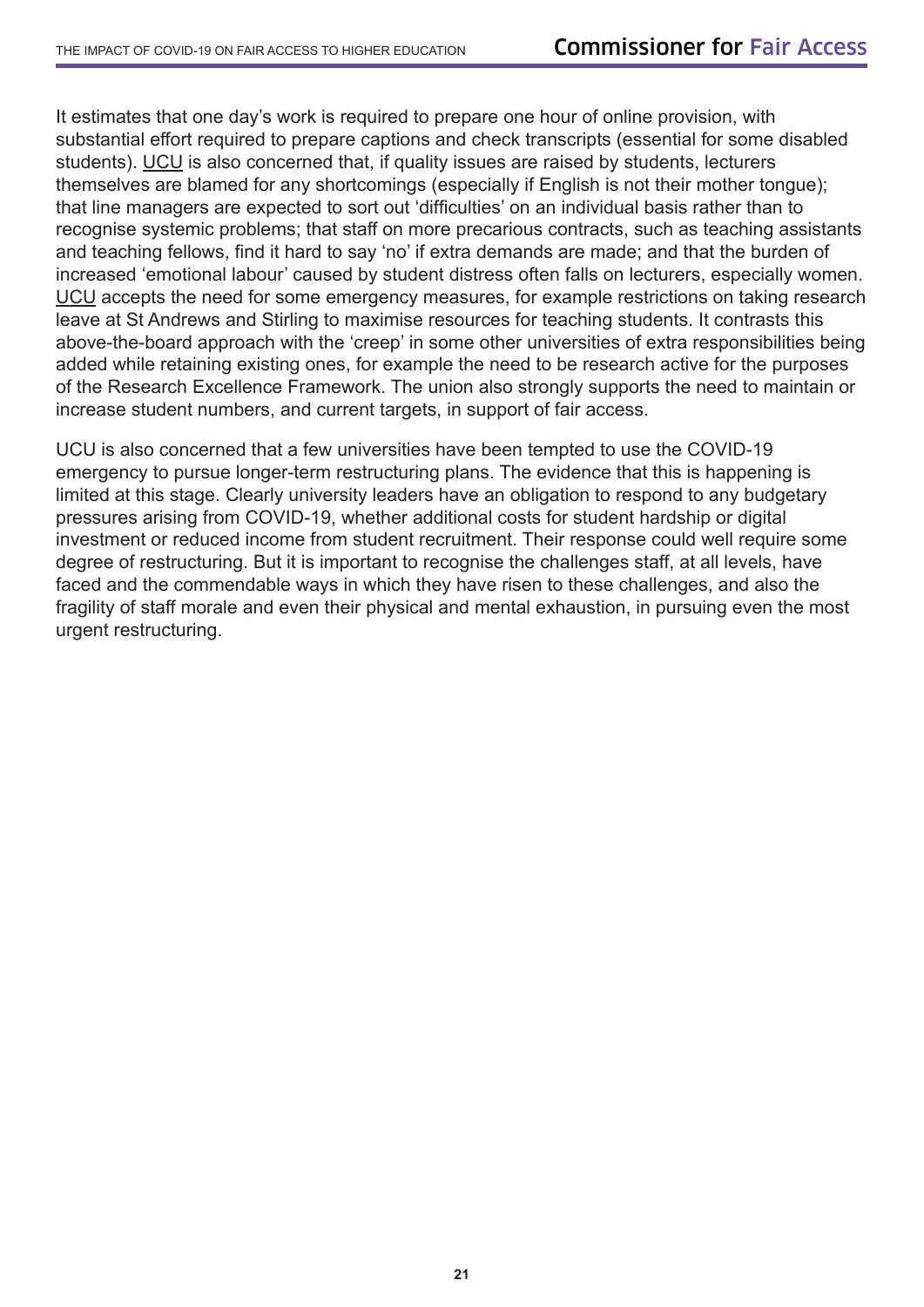#### **5. CONCLUSION** 6th Floor, 5 Atlantic Quay

The COVID-19 pandemic, and the public health measures taken to combat it, have the potential to deliver a serious check to the impressive progress that Scotland has made towards fair access to higher education. Although Colleges and universities have worked very hard in adverse circumstances that could have not been imagined a few months ago to mitigate the most damaging effects, it is almost impossible to exaggerate the negative impact of COVID-19.

- Outreach activities targeted at under-represented social groups and individuals have had to delivered almost entirely online, undermining the personal hands-on experience that is so often key to their success in raising aspirations and reducing barriers, real and imagined;
- 'Digital poverty' has put students from more socially deprived backgrounds at a serious disadvantage because they lack the tools of effective learning – IT, connectivity and quiet space – in an predominantly online environment;
- The same students are experiencing unprecedented levels of financial hardship, as a result of the shortage of part-time jobs and their inability to fall back for help on parents and carers (who themselves are often being exposed to unprecedented levels of economic strain);
- All students are experiencing an impoverished learning, and social, experience and also increased levels of poor mental health. But deprived and disadvantaged students, with more limited familiarity with university life, are suffering worst;
- There is a real risk the attainment gap between pupils in the most advantaged and most deprived schools will widen as a result of interruptions which have been greatest in areas of the greatest social disadvantage;
- The, perhaps illusory, 'gold standard' of National 5, Higher and Advanced Higher grades has been called into question by the cancellation of examinations. The uncertainty could destabilise carefully calibrated systems of contextual admissions which have benefited applicants from socially deprived communities.

In short, to paraphrase the Matthew principle, 'to those that have least, the most is being taken away'.

Of course, there are also grounds for hope. COVID-19 has laid bare the massive, and morally unacceptable, inequalities that exist in society and economy and disfigure our democracy. They are now in plain view. They cannot be denied. There is no longer any room for scepticism about the urgent need for fair access. Nor can these inequalities be minimised, and attributed to gaps in attainment or deficits in aspiration. Effects can no longer be confused with causes. If the case for fair access is strengthened, and also for more radical action rather than incremental interventionism, some good will have come from the terrible experiences of the past few months.

Finally, three other issues should be considered:

The first is the pace and extent of the return to 'normality'. Although it can no longer be seriously argued there will be a full return in 2021, it remains an open question about how long the scarring to society and the economy will last. In the context of fair access to higher education it will clearly take several years for the effects of disruption to schooling to work through, and for the shock to ambitions and aspirations among young people in more deprived communities to wear off. In other words the measures that colleges and universities, as emergency responses in 2020, will probably have to be continued for several years – and perhaps on a permanent basis because the disadvantage (and, to speak frankly, discrimination) that COVID-19 has highlighted, and in response to which these measures were taken, are deep-rooted.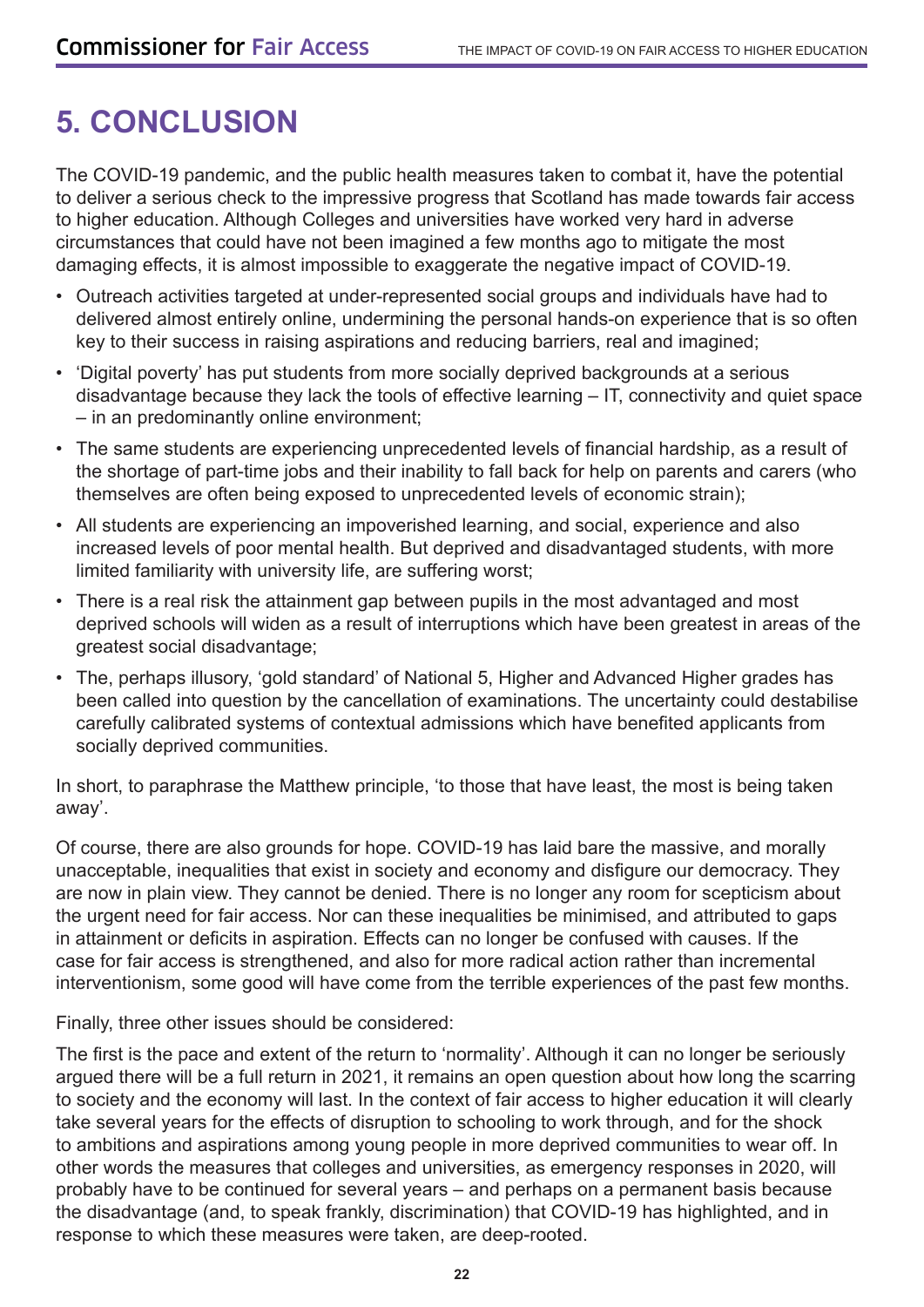The second issue is future demand for higher education. It would be reasonable to expect demand to increase as a result of COVID-19. In the short term the number of alternatives, for example directly into employment, is likely to be reduced as firms struggle to adapt to the post-Covid environment. Higher levels of unemployment are also forecast. There is some evidence from the  $C^{2}$ experience of the current academic year that, if demand increases (in this case because of the higher-than-expected grades that swelled the number of qualified applicants), applicants from more socially deprived backgrounds and other forms of disadvantage may be crowded out, even when extra funded places are provided – at least in proportional terms. A further factor is that the need for up-skilling and retraining will become urgent as the economy recovers, if – as expected – the experience of COVID-19 leads to far reaching changes in the nature and balance of jobs. Expanding opportunities for adult education, in a broader sense, will be equally urgent to aid 'social recovery' from the scars of the pandemic.

The third issue is that there is risk that the lessons of the enforced shift from face-to-face to online may be learned too well. The benefits of online outreach – such as its increased reach or more efficient use of staff time – may be over-emphasised while its deficits as a means to build confidence and remove misconceptions about university life among those least familiar with it may be downplayed. On a wider plane the success with which institutions have been able to pivot to online learning in the COVID-19 emergency may be taken as a wider endorsement of the inexorable movement towards a cyber future for higher education, by emphasising the benefits of customised – and, once again, cost-effective delivery. Up to now online learning has typically been regarded as complementary to in-person teaching (and, in some cases, the benefits of residential university education) not as a substitute for them. It is an open question whether students at large would benefit from such a future, beyond the scope of this report and my competence as Commissioner for Fair Access. But it is not an open question that students who have been historically disadvantaged should have access to the very best higher education on offer on the same terms as other students.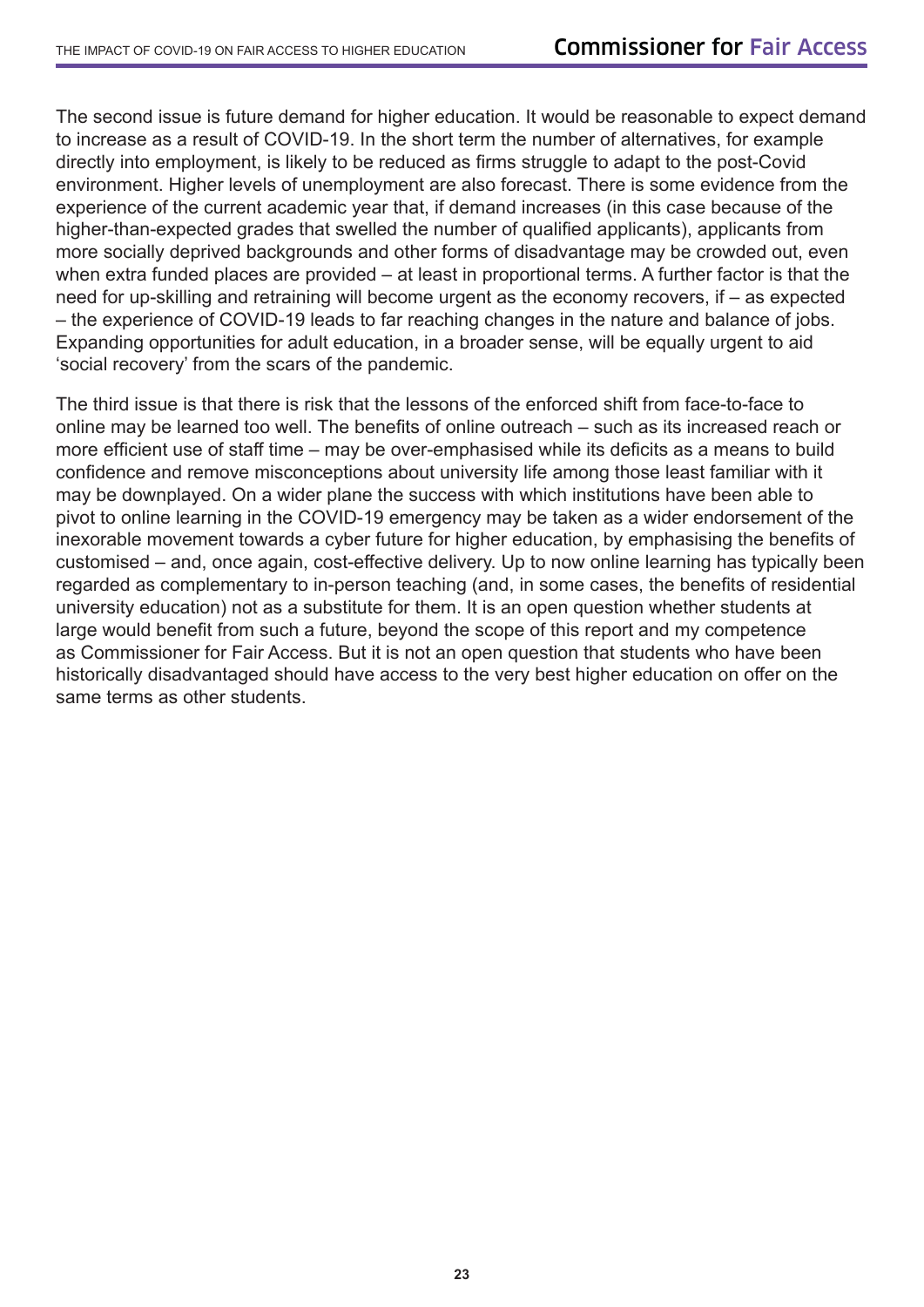#### **6. RECOMMENDATIONS**  $\ddotsc$   $\ddotsc$   $\ddotsc$   $\ddotsc$

 $\overline{\phantom{a}}$  gov.scot $\overline{\phantom{a}}$  and  $\overline{\phantom{a}}$  and  $\overline{\phantom{a}}$  and  $\overline{\phantom{a}}$ 

The interim target for 18-per-cent of entrants to come from SIMD20 areas by 2026 should be reaffirmed, regardless of any loss of momentum (or ground) that may have been experienced as ances of meas an unintended consequences of measures taken to combat COVID-19.

Individual colleges and universities should make full use of a basket of indicators of disadvantage, for example to identify rural poverty or the 'newly impoverished" as a result of COVID-19, to set their own targets. But the primary focus on communities suffering multiple deprivation in setting national targets should be maintained.

Outreach activities should have priority in the return to face-to-face delivery. Funding for outreach should also be increased, at institutional, regional and national levels.

The increase in the number of funded places for Scottish students, which was made to accommodate higher-than-expected Higher and Advanced Higher grades this year, should be made permanent, to avoid the risk of opportunities for SIMD20 and other disadvantaged applicants being squeezed and to provide institutions with the additional resources they need to meet the post-Covid demand for up-skilling and retraining.

Universities should consider whether their minimum entry requirements need to be further adjusted in the light of (a) the shift from examinations to teacher-assessed grades; and (b) interruptions to school attendance.

Research should be undertaken into the impact of teacher assessment on the grades awarded to pupils from social deprived communities and other disadvantaged backgrounds.

Targets for an increasing proportion of HN entrants to universities to be granted advanced standing should be reinforced, in the light of concerns that they may have been 'crowded out' by increased first-year entry and restrictions on project work, placements and other enhancements of HNs.

In the next stage of its review of the sustainability of higher education the SFC should explicitly include fair access as a key objective.

The Scottish Government, in association with the SFC and institutions, should consider a COVID-19 recovery fund, focused in particular on addressing 'digital poverty', financial hardship and poor mental health among students.